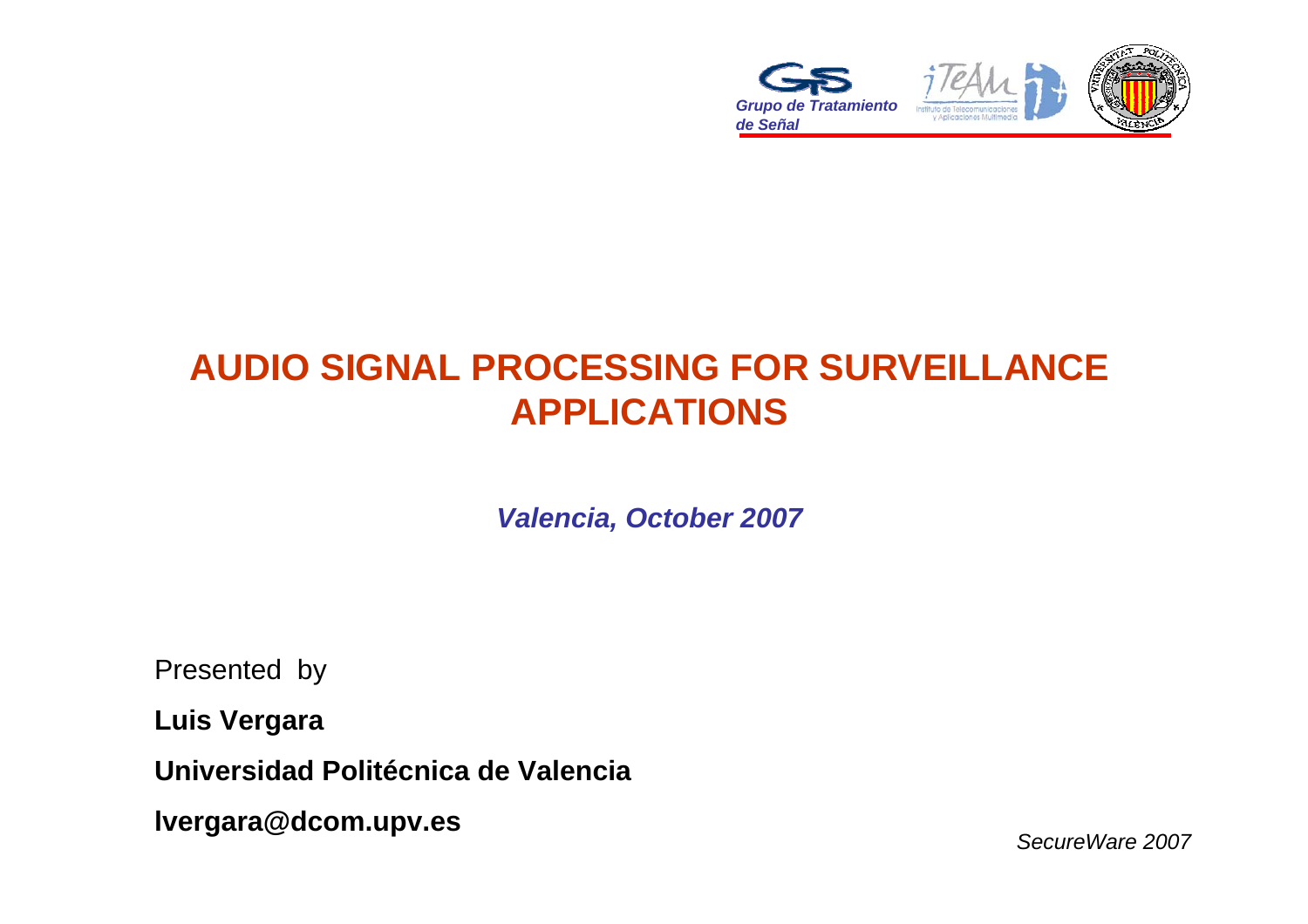

# **CONTEXT**

#### **Group**: Grupo de Tratamiento de Señal (**Signal Processing Group**)

**Institution**: Institute of Telecommunicacion and Multimedia Applications, Universidad Politécnica de Valencia **(Polytechnic University of Valencia),** SPAIN.

**Members:** 11 doctors, 14 undergraduate and postgraduate students/researchers.

#### **Expertise:**

#### *Theory:*

¾signal detection and classification, time-frequency, nonlinear signal processing, higher-order statistics, image morphology algorithms, independent component analysis,…

#### *Applications:*

¾Non-destructive testing of materials: ultrasonic and impact methods

¾Surveillance systems: video, infrared and audio.

¾Different applications of video analysis

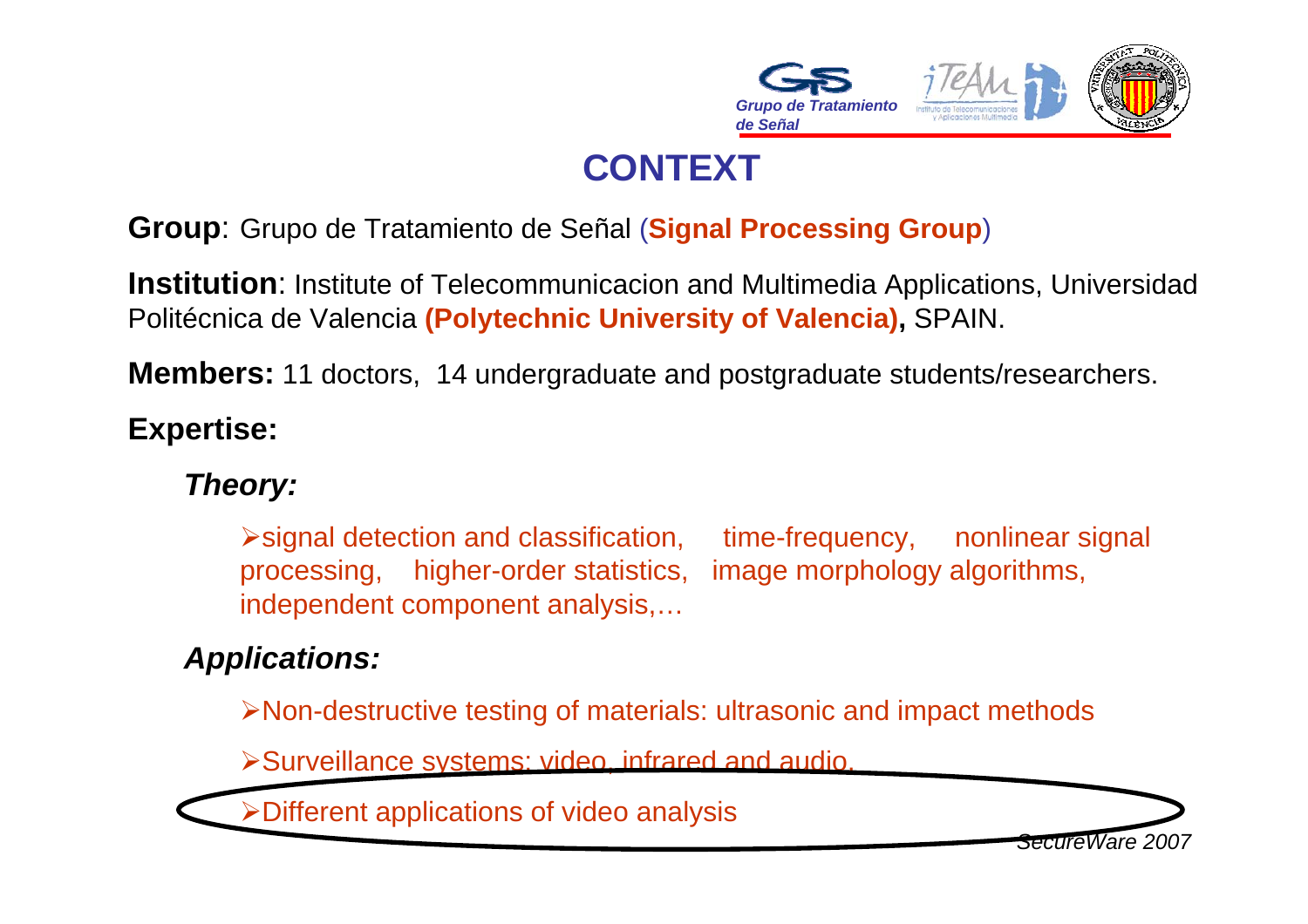

## **CONTEXT**

√HESPERIA: Homeland sEcurity: tecnologíaS Para la sEguridad integRal en especios públicos <sup>e</sup> infrAestructuras. 2006-08. CENIT Programme.

 $\checkmark$  Early warning of forest fires based on infrared signal processing. Special Programme of Valencia Government.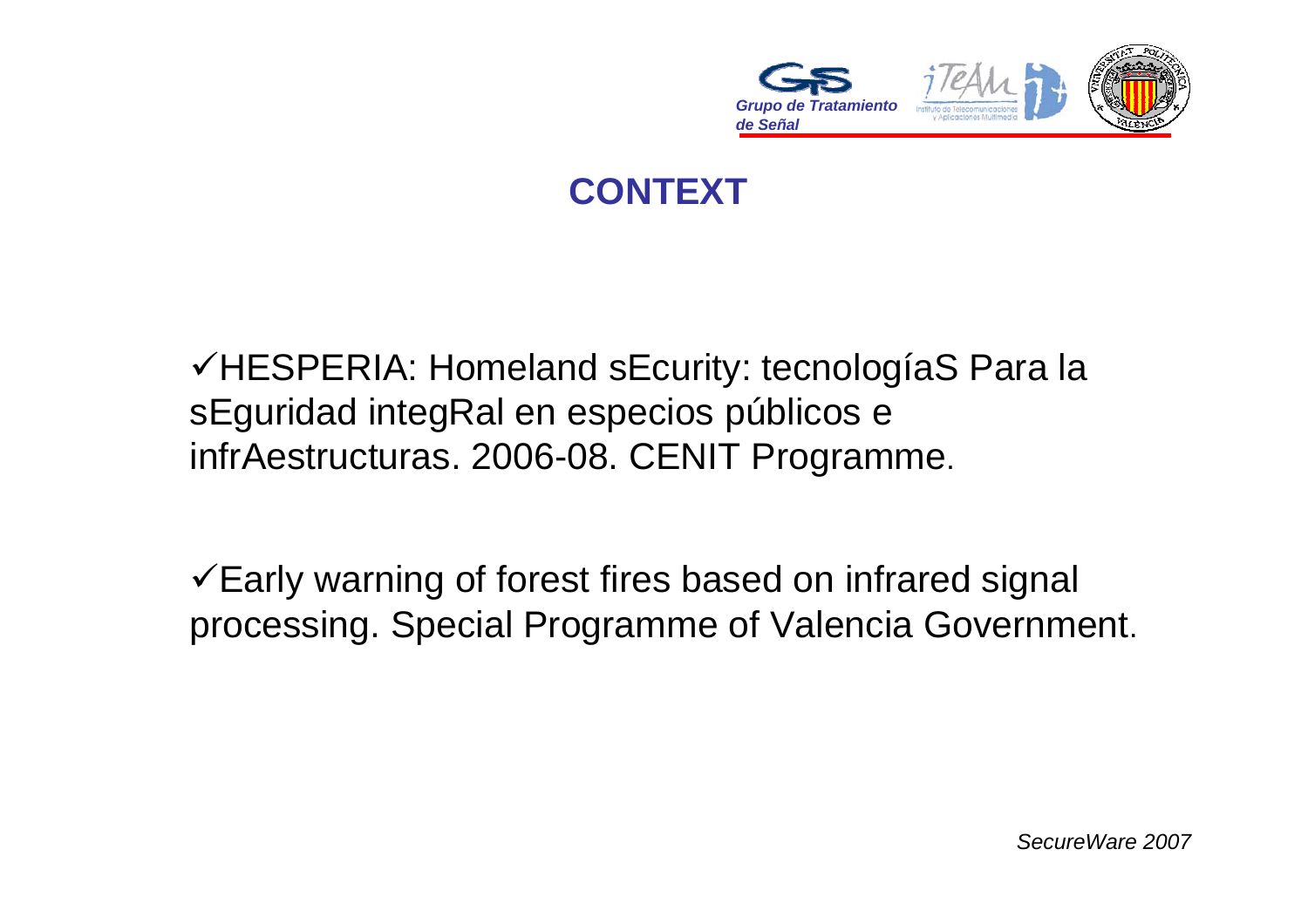

# **INDEX**

# <sup>9</sup>**Surveillance based on audio signals**

## <sup>9</sup>**Statistical signal processing**

## <sup>9</sup>**Experiences and demos**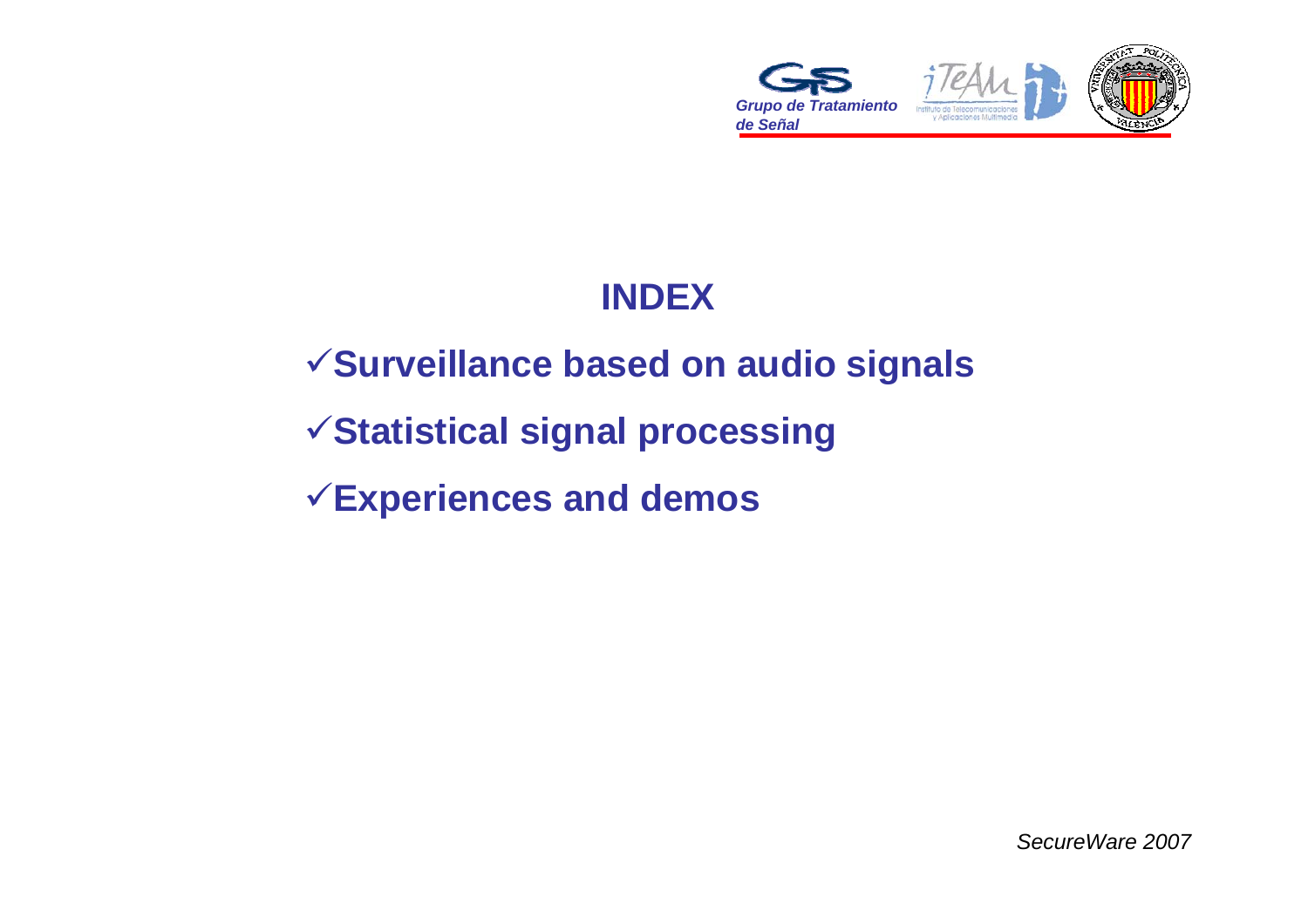

#### **Why surveillance based on audio signals?**

<sup>9</sup>Sound gets information **not accessible from video**

¾ Hidden targets ¾Surveillance in dark sites¾Abnormal sounds in normal images

<sup>9</sup>Sound gets information to be **combined with video** information

¾Improved performance by decision/classification fusion

¾Idex of video stream

¾Steering of video camera to "interesting" directions

*SecureWare 2007* larger degree of **privacy** in comparison with video  $\checkmark$  Sounds (except when voices are involved) achieves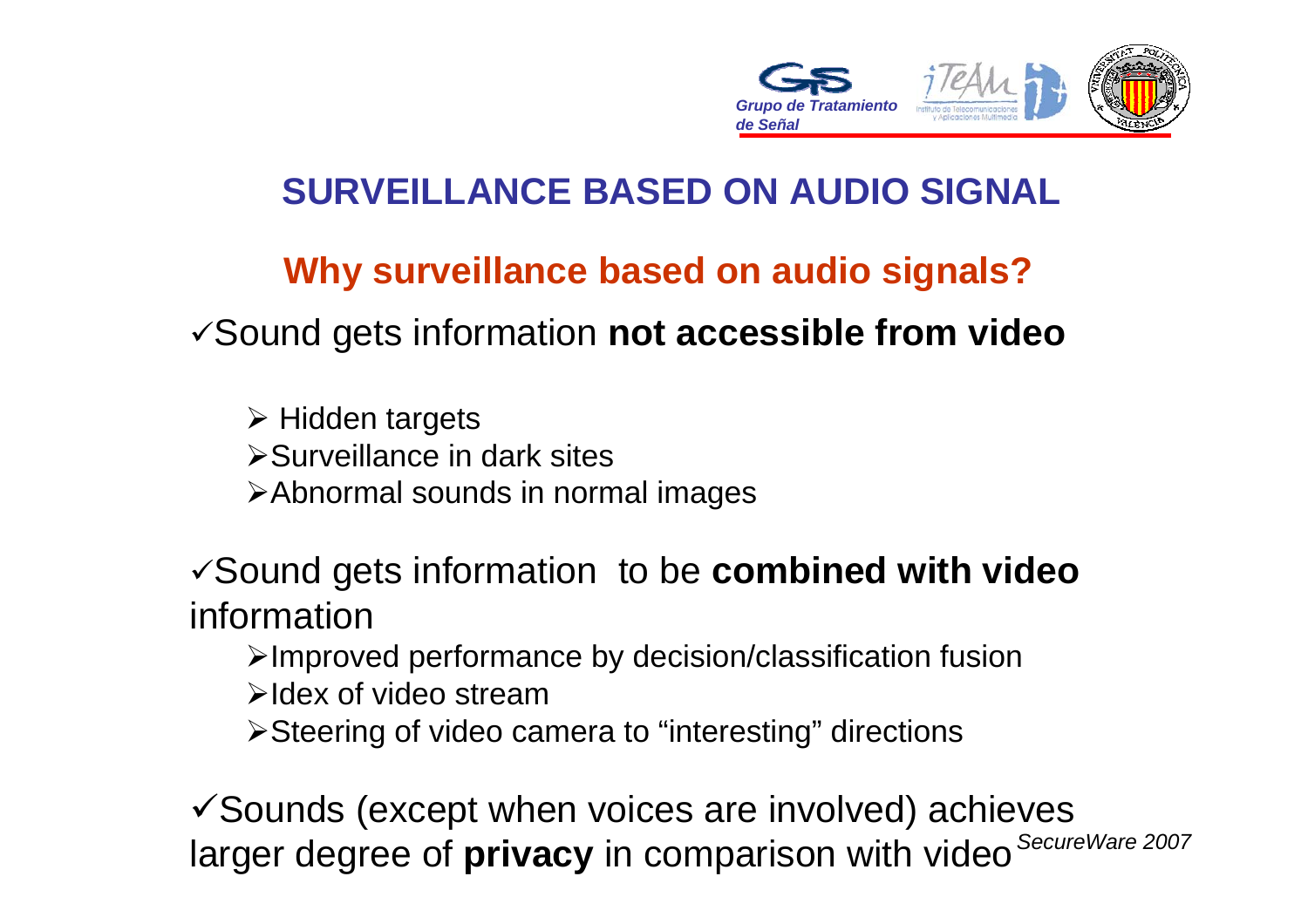

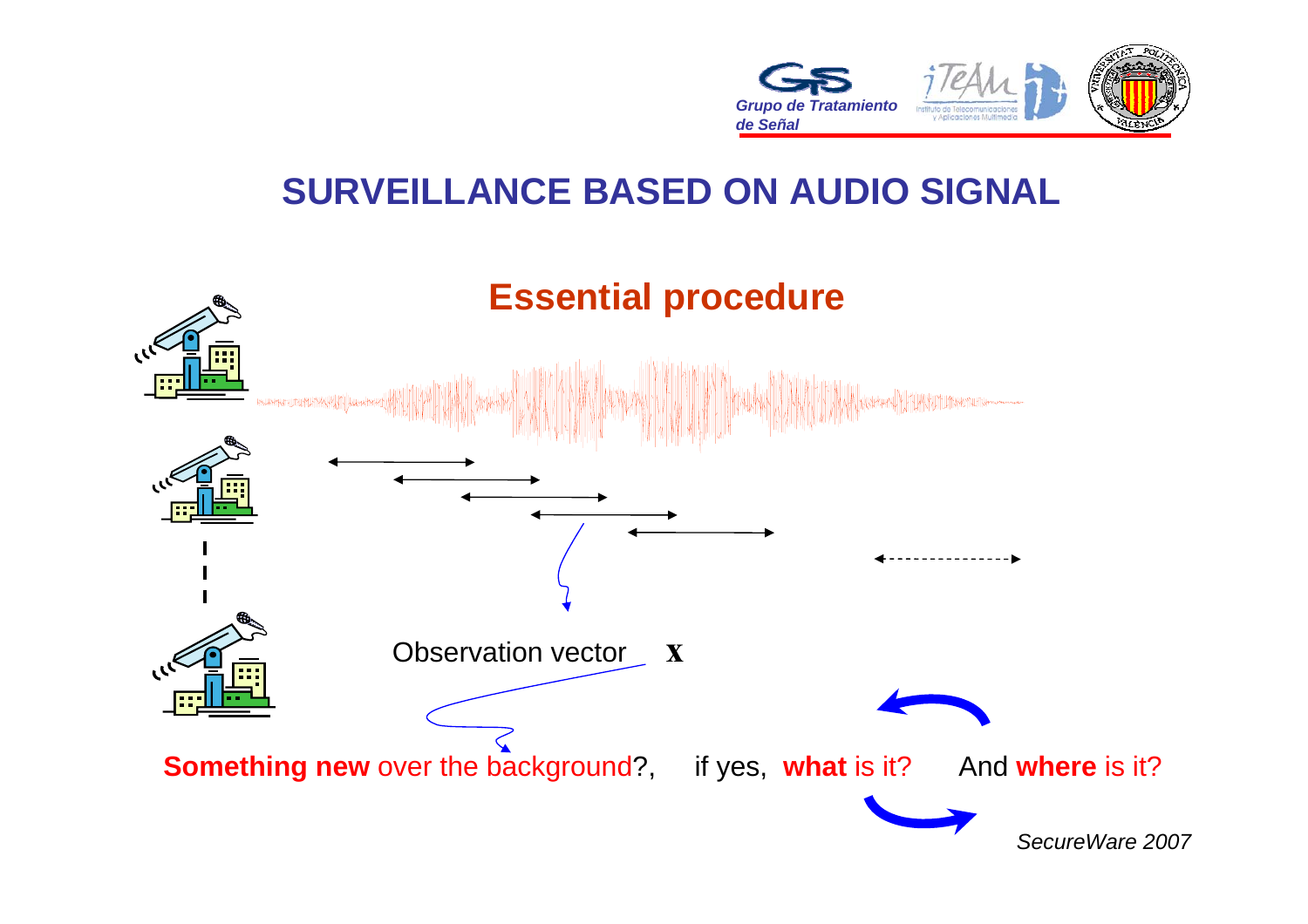

#### **Some examples of sound based surveillance**

#### 9**Surveillance at elevators**

Radhakrishnan, R.; Divakaran, A., "Systematic Acquisition of Audio Classes for Elevator Surveillance", *SPIE Image and Video Communications and Processing*, Vol. 5685, pp. 64-71, March 2005.

*8 sound classes in elevators are learned from 61 clips (1 hour) of suspicious events and 4 clips (40 minutes) without events:*

*Alarm, banging, elevator background, door opening & closing, elevator bell, footsteps, non-neutral speech, normal speech.*

*A two step procedure was implemented: detection plus clustering*

*SecureWare 2007Once learned a supervised classifier was designed to clasify every 1 sec of sound.*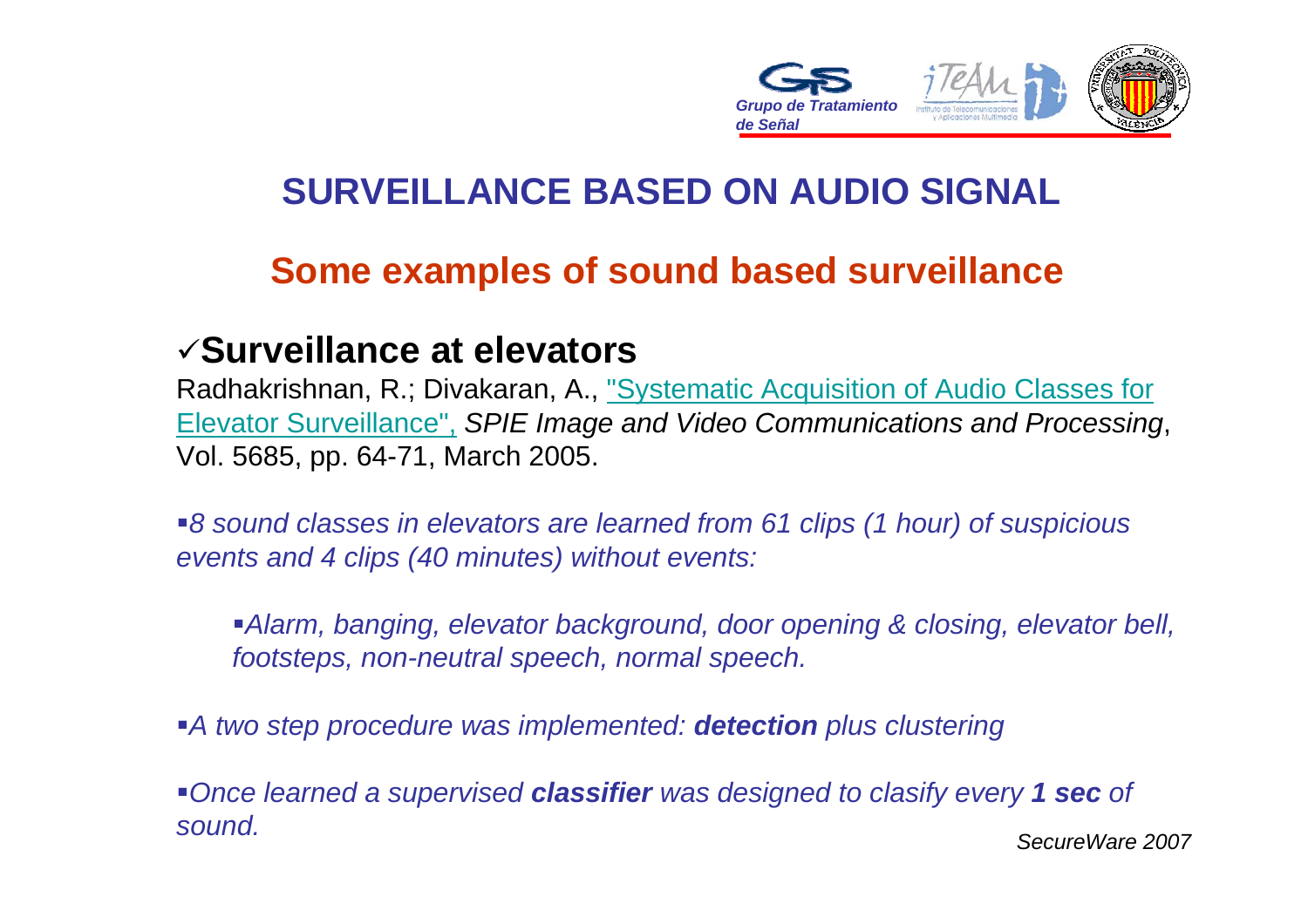

#### **Some examples of sound based surveillance**

#### 9**Surveillance at home**

Istrate et al.: "Remote monitoring sound system for distress situations detection,", *Innovation et technologie en biologie et médecine* ,ITBM-RBM, 2006**.** 

- *Telesurveillance at home for elderly people and/or chronic patients.*
- *Different sensors combined with 1 microphone per room.*
- *Analyis window 32 ms.*
- *Detection followed by classification in 7 predefined classes of sounds:*

*Door closing, glass breaking, telephone sound, footsteps, scream, dishes, locks*

*Training+verfication based on 3354 files (3 hours)*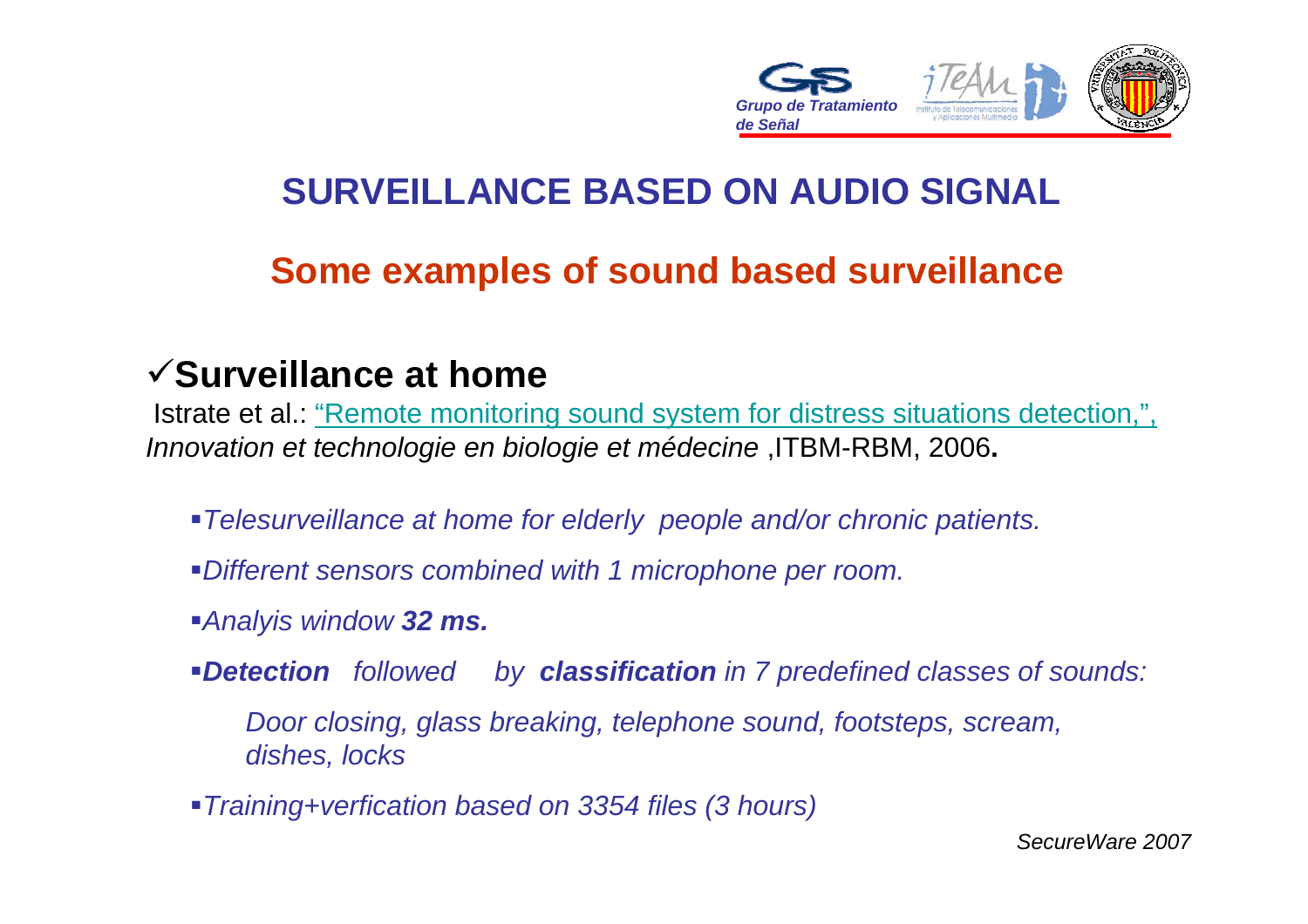

#### **Some examples of sound based surveillance**

#### 9**Surveillance at office**

Härma, M. F. McKinney, J. Skowronek: "Automatic Surveillance of the Acoustic Activity in our Living Environment", Proc. IEEE International Conference on Multimedia and Expo., Amsterdam, July 2005.

- *Continous leraning of interesting sounds in office environment*
- *Analysis window 62 ms.*
- *Detection followed by classification in 25 subjectively selected classes of sounds:*
	- *Door closing, noise from different devices, voices,…*
- *140.000 interesting events were recorded during 2 months*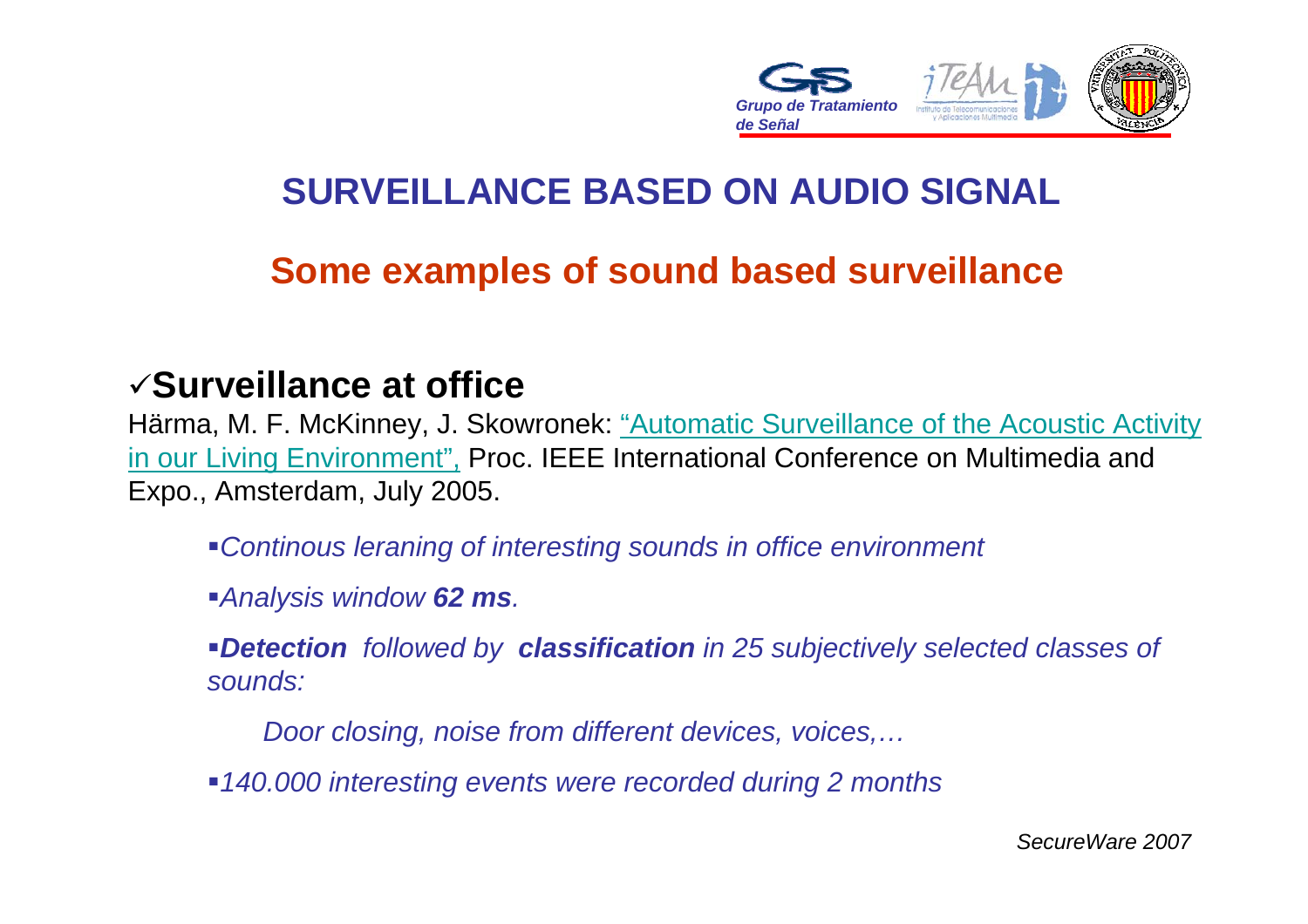

#### **Some examples of sound based surveillance**

P. K. Atrey et al.: "Audio Based Event Detection for Multimedia Surveillance", Proc. IEEE International Conference on Acoustics, Speech and Signal Processing, Toulouse (France), May 2006.

*Classification of sounds at office corridor into 6 categories*

*A hierarchical approach is proposed:*



*Analysis window 50 ms*

*SecureWare 200710 min of each even for training, 2 hours of recording for testing*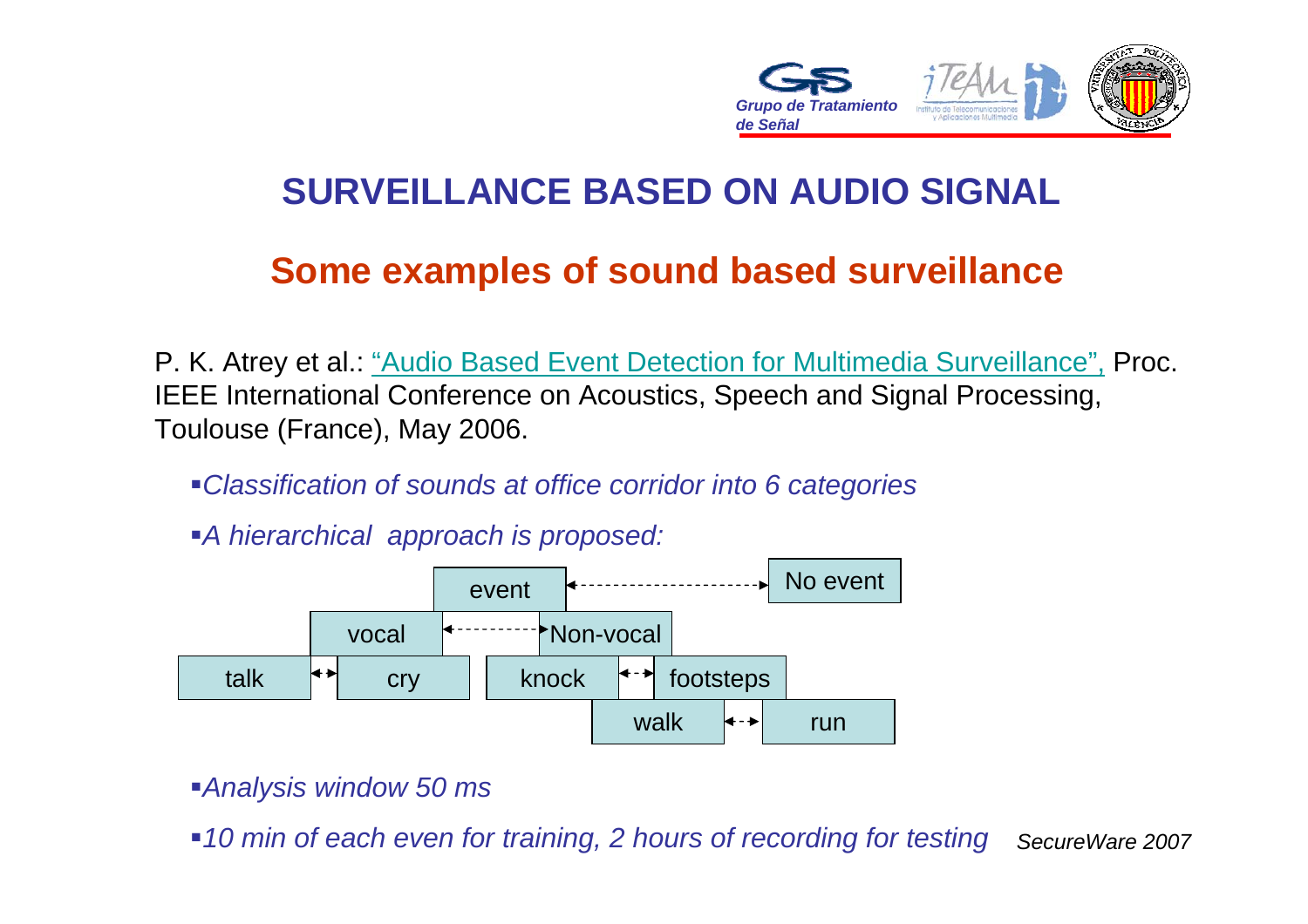

#### **Some examples of sound based surveillance**

#### 9**Surveillance for intruder detection**

• E. Menegatti, E. Mumolo, M. Nolich, E. Pagello "A Surveillance System based on Audio and Video Sensory Agents cooperating with a Mobile Robot*"* Proc. of 8th International Conference on Intelligent Autonomous Systems (IAS-8), March 2004, Amsterdam HOLANDA pp. 335-343

- *Audio+vision surveillance of the storage room of a shipping company*
- *6 microphone arrays (4 elements)+1 static omnidirectional camera+1 mobile robot with a camera*
- *Initial detection is made by the static camera, then the arrays steer towards the intruder and track it from the footsteps sound.*
- *SecureWare 2007*Information on the **location** of the intruder is sent to the mobile robot to *persue the intruder*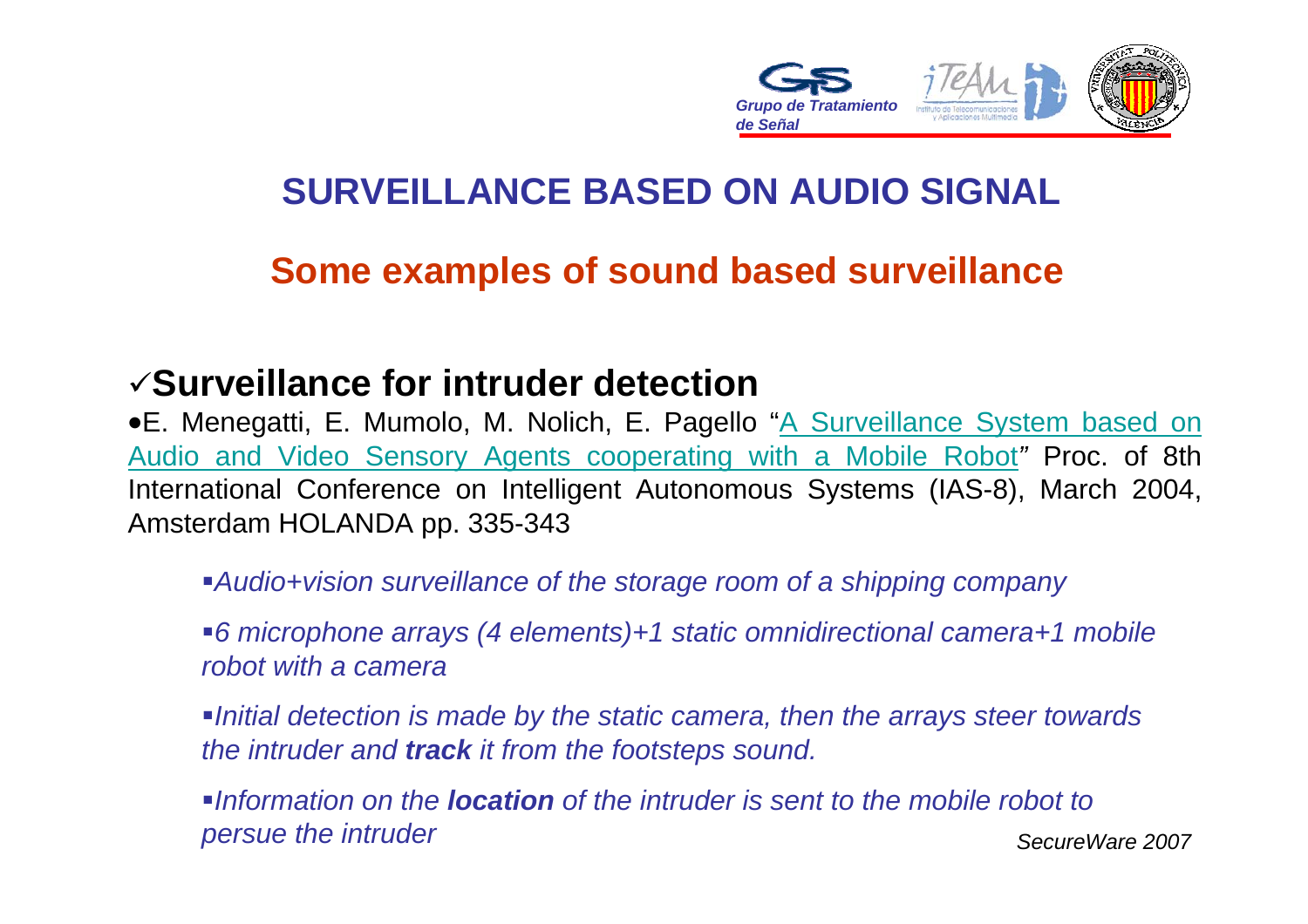

#### **Some examples of sound based surveillance**

#### <sup>9</sup>**Surveillance at the city**

G. Valenzise et al.: "Scream and Gunshot Detection and Localization for Audio-Surveillance Systems", Proc. IEEE International Conference on Advanced Video and Signal based Surveillanace, London, September 2007.

*A classifier is implemented to distinguish gunshots from background noise or scream from background noise*

*Then the sound source is localized by array processing and a camera is steered towards it.*

*Analyis window 23 ms.*

*Training+verfication based on movie records, internet clips and recordings from a public square at Milan*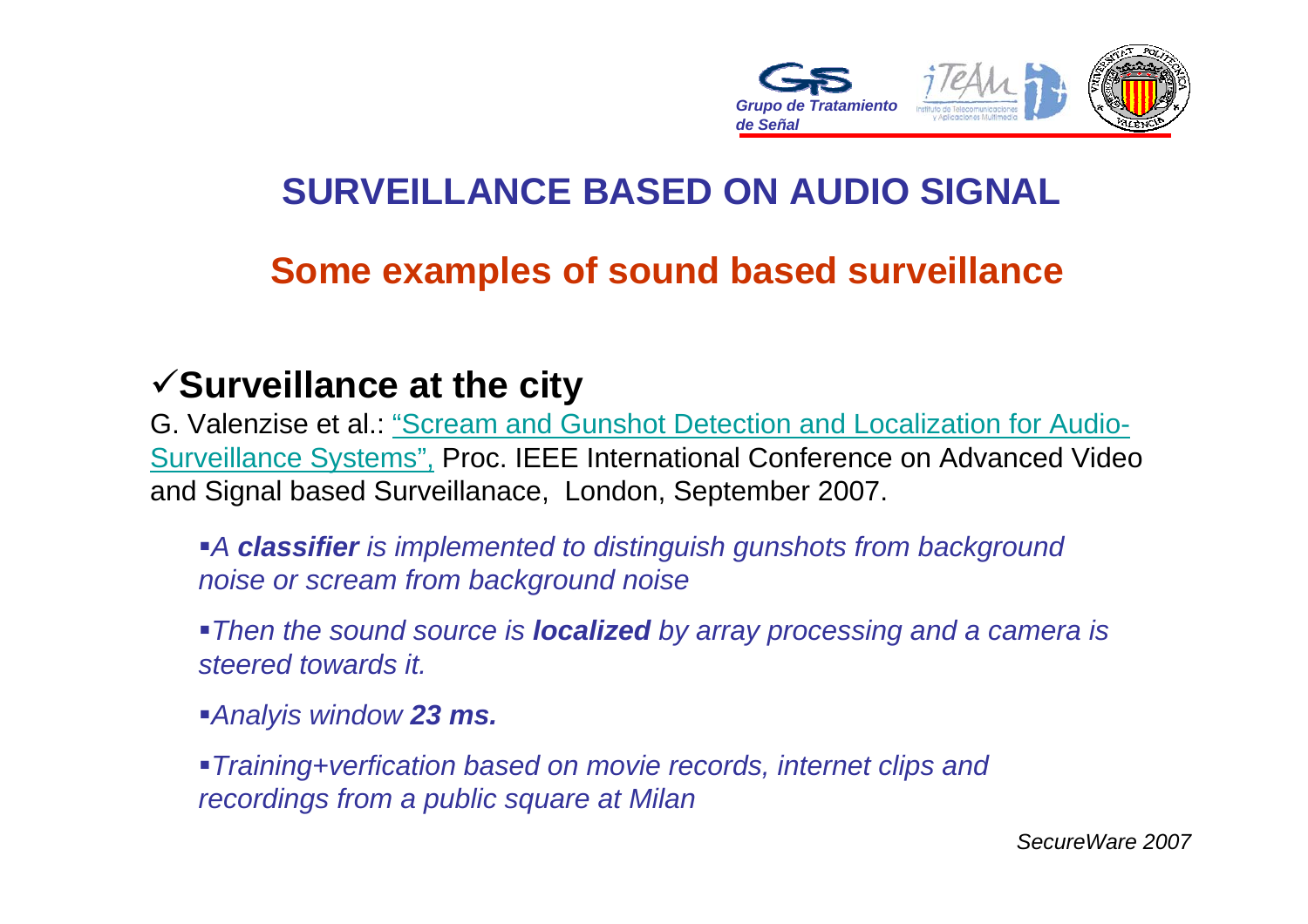

#### **Some examples of sound based surveillance**

C. Clavel et al.: "Events detection for an audio-based surveillance system", Proc. IEEE International Conference on Multimedia and Expo., Amsterdam, July 2005

- *Performs shot detection versus normality*
- *Analyis window 20 ms, but a final decision is made every 0.5 sec.*
- *Background has been recorded in public spaces, then shots from a CD of radio recordings have been added*
- *Training+verfication besed on 134 shots (296 s) and 797 segments of normal noise of public places*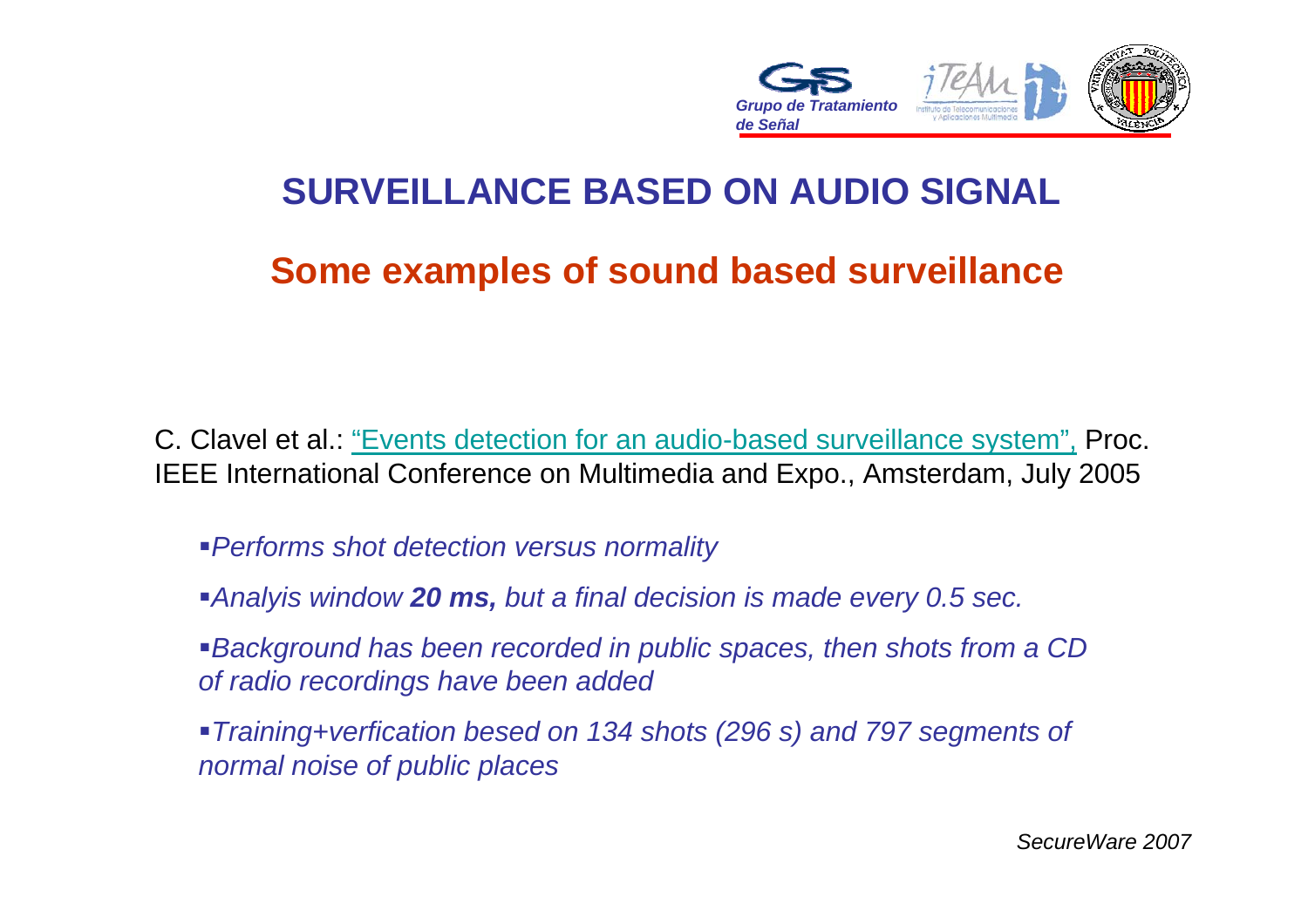

#### **Some examples of sound based surveillance**

#### <sup>9</sup>**Surveillance at railway stations**

W. Zajdel et al.: "CASSANDRA: Audio-video Sensor Fusion for Aggression Detection", Proc. IEEE International Conference on Advanced Video and Signal based Surveillanace, London, September 2007.

*Analysis of voices in aggression condition, oriented to railway stations*

*Fusion between audio and video is made from a probabilistic model and bayesian inference*

*Presence of noise of trains is detected from video information to avoidfalse alarms*

*SecureWare 200713 clips (100 to 150 sec.) with actors in a railway station were recorded to test the system*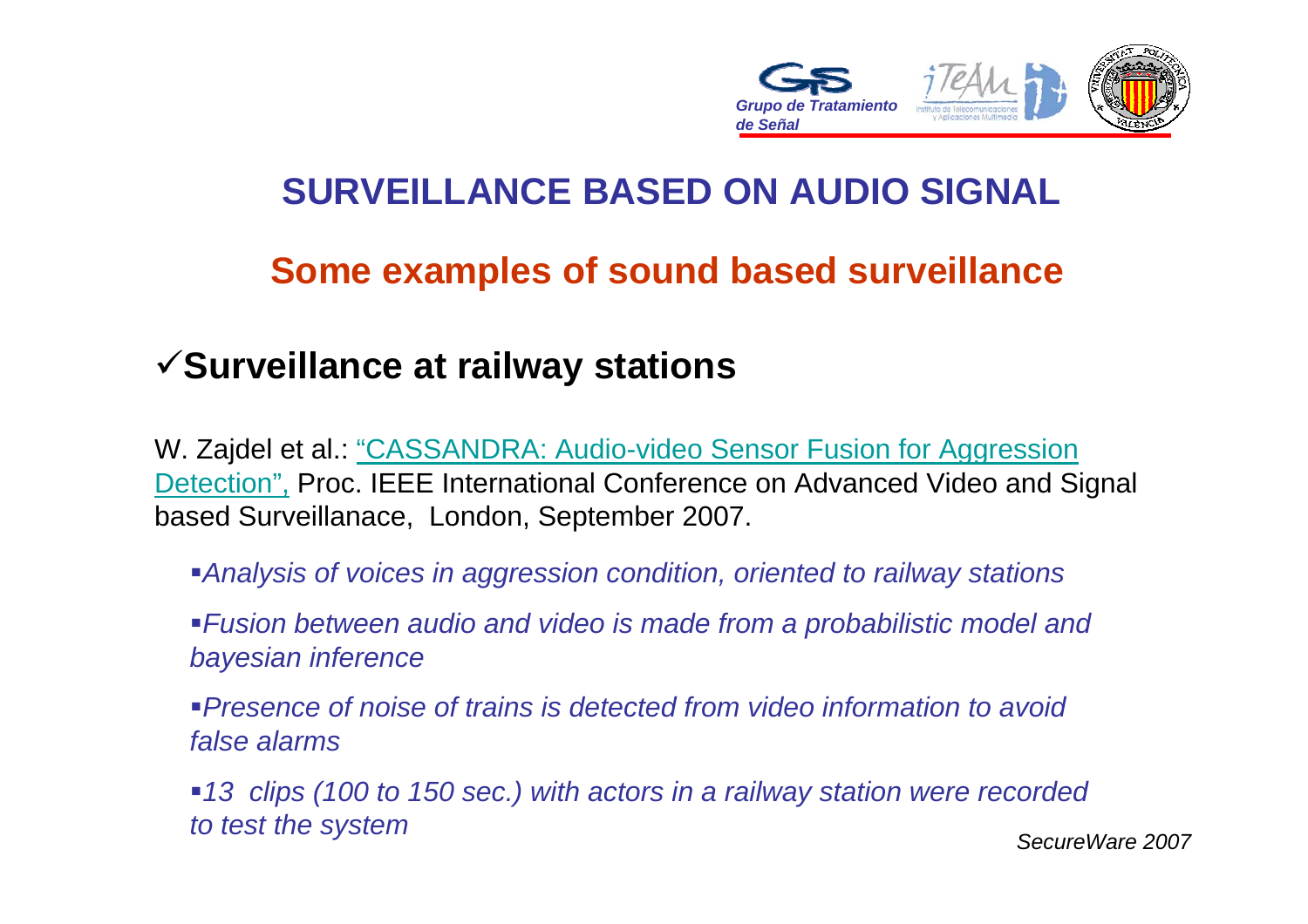

#### **Some conclusions from the examples**

 $\sqrt{T}$  There is a variety of scenarios and objectives

 $\sqrt{T}$ he analysis window length is somewhat arbitrary

<sup>9</sup>**Novelty detection** is a key aspect in all cases

<sup>9</sup>We may require **non-supervised** (learning the environment by clustering) and **supervised** (predefined classes of sounds) **classification**

<sup>9</sup>**Localization** is sometimes required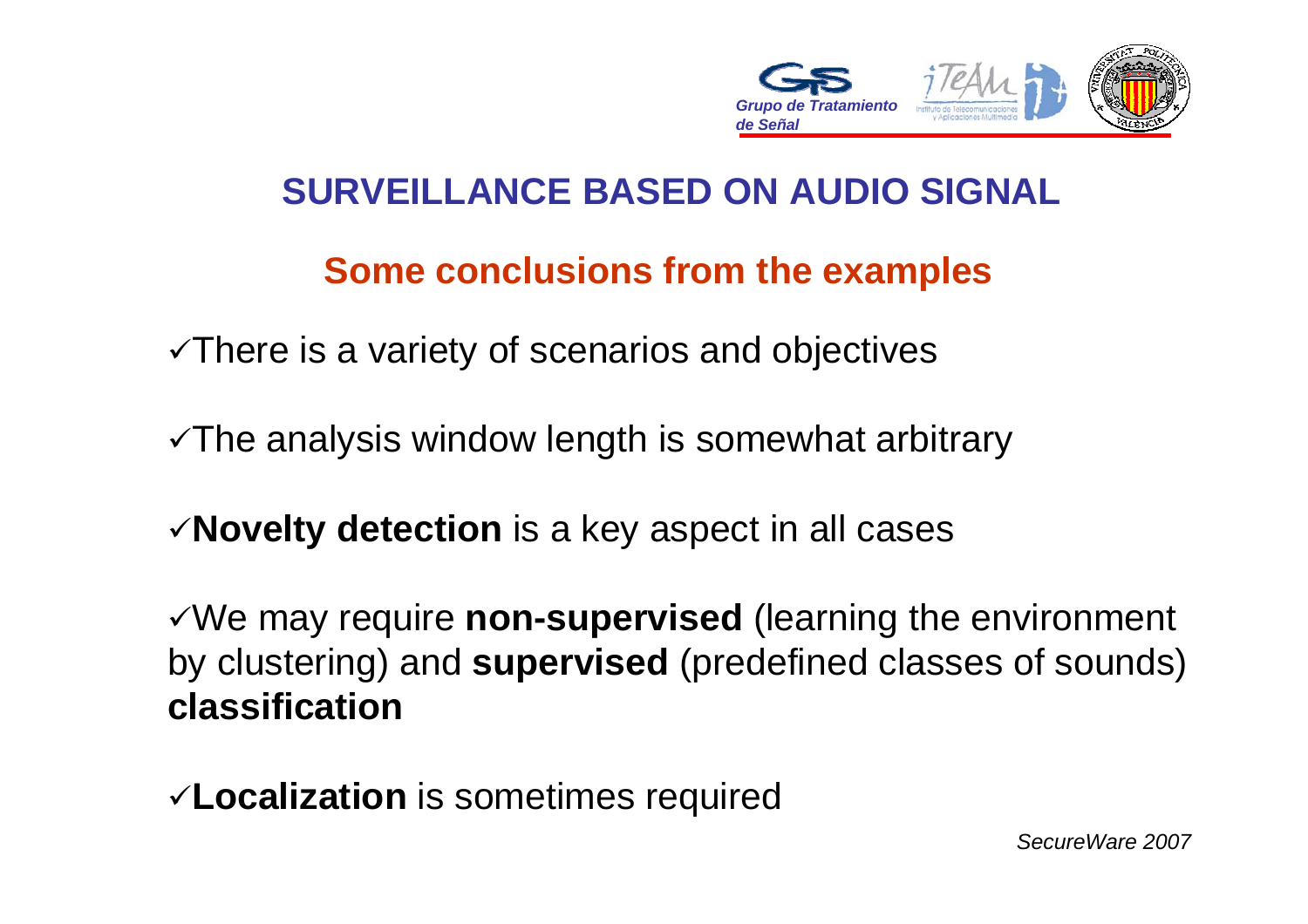

### **What main difficulties do we have?**

<sup>9</sup>**Complex and variant background** producing **high intensity** sounds which should not confuse the sound surveillance system

<sup>9</sup>How we **design/train the system** to satisfy some quality requirements?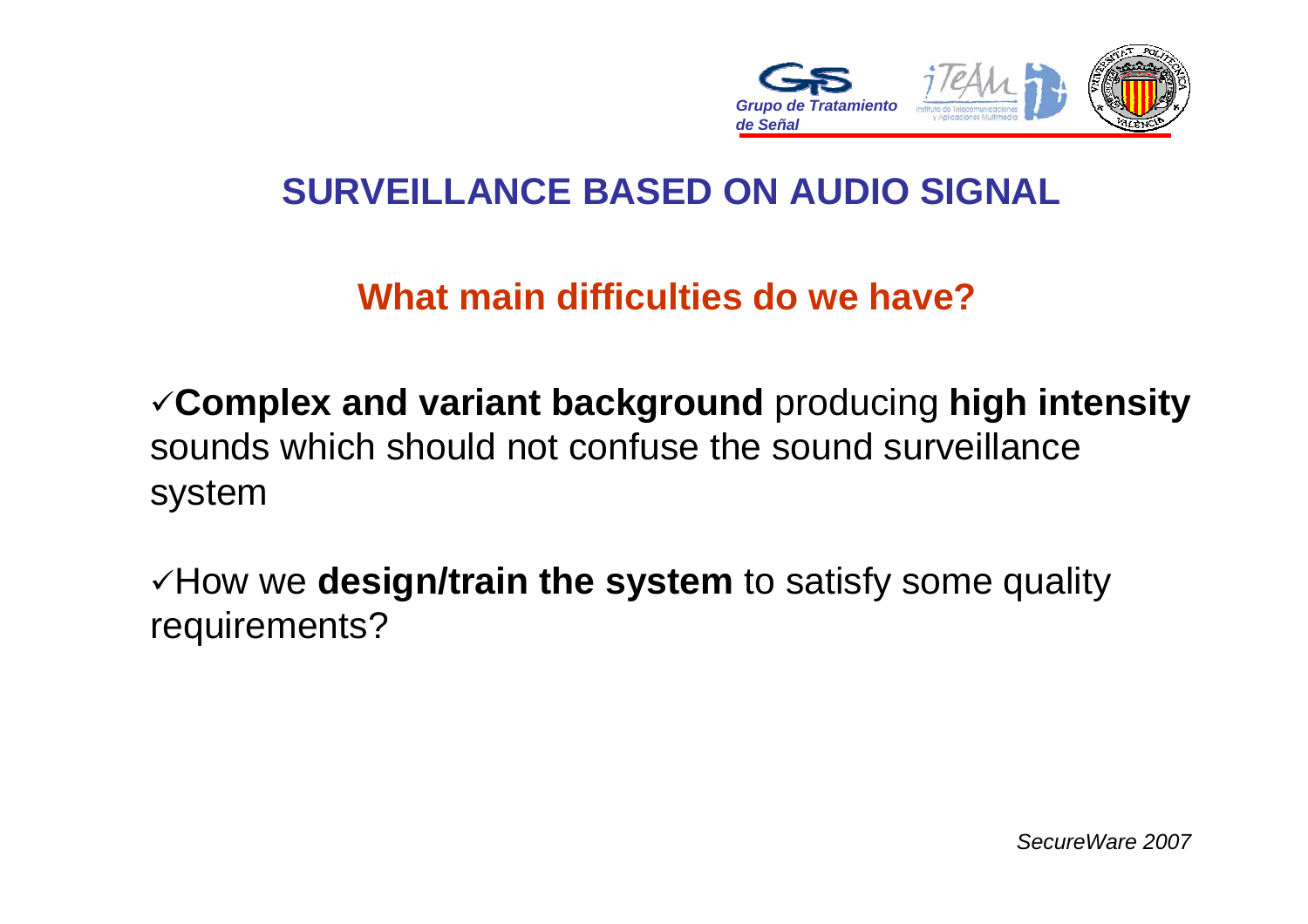

### **What help do we need?**

<sup>9</sup>**Statistical signal processing** allows the design of algorithms satisfying optimization criteria in a large variety of statistical models of the involved signals

¾Control of probability of false alarm while maximizing probability of detection

¾Selection of the most probable kind of sound

¾Minimization of location/tracking errors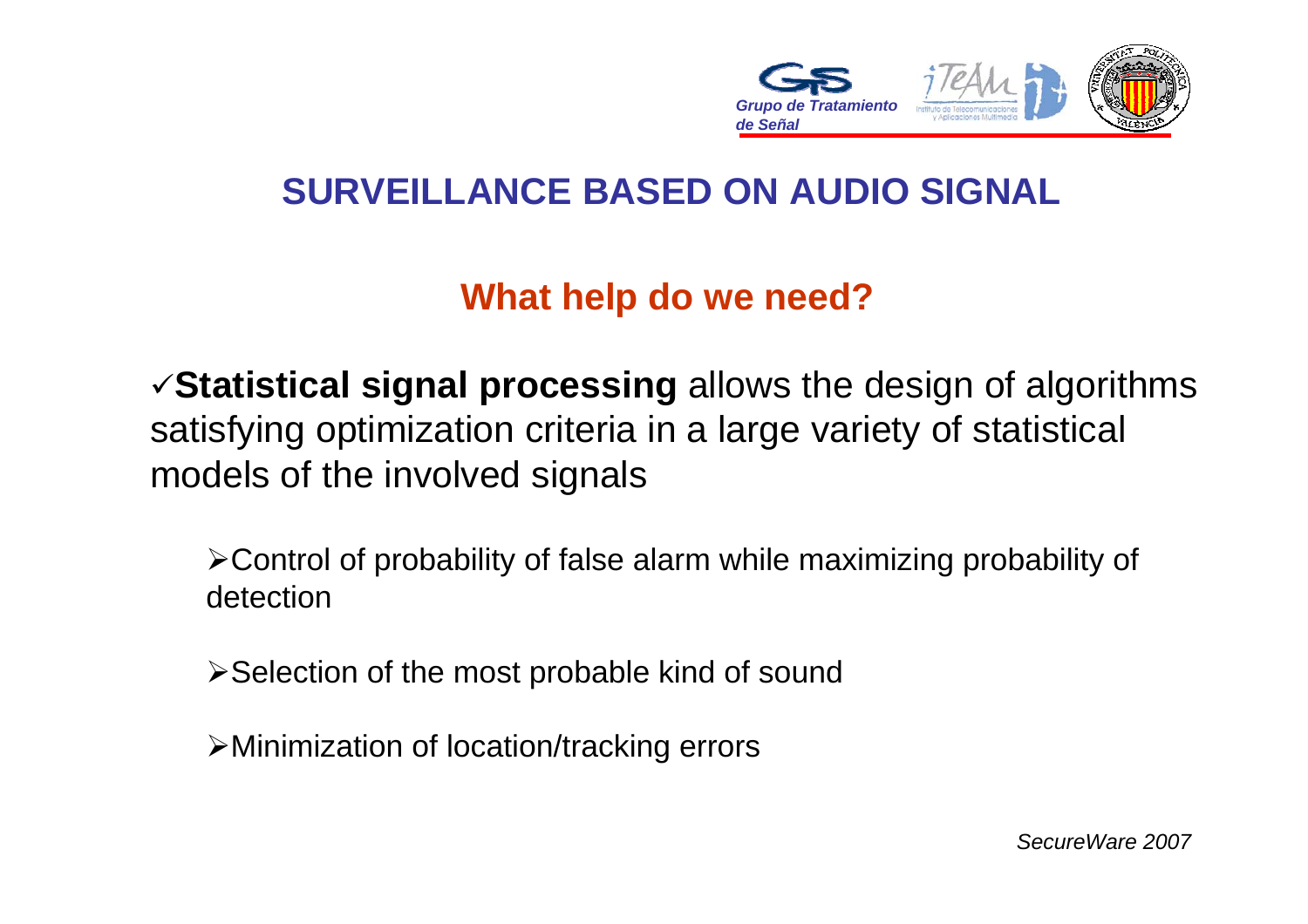

#### **STATISTICAL SIGNAL PROCESSING**

#### **Given observation vector x, what is the optimum processing function** *f*(**x**)**?**

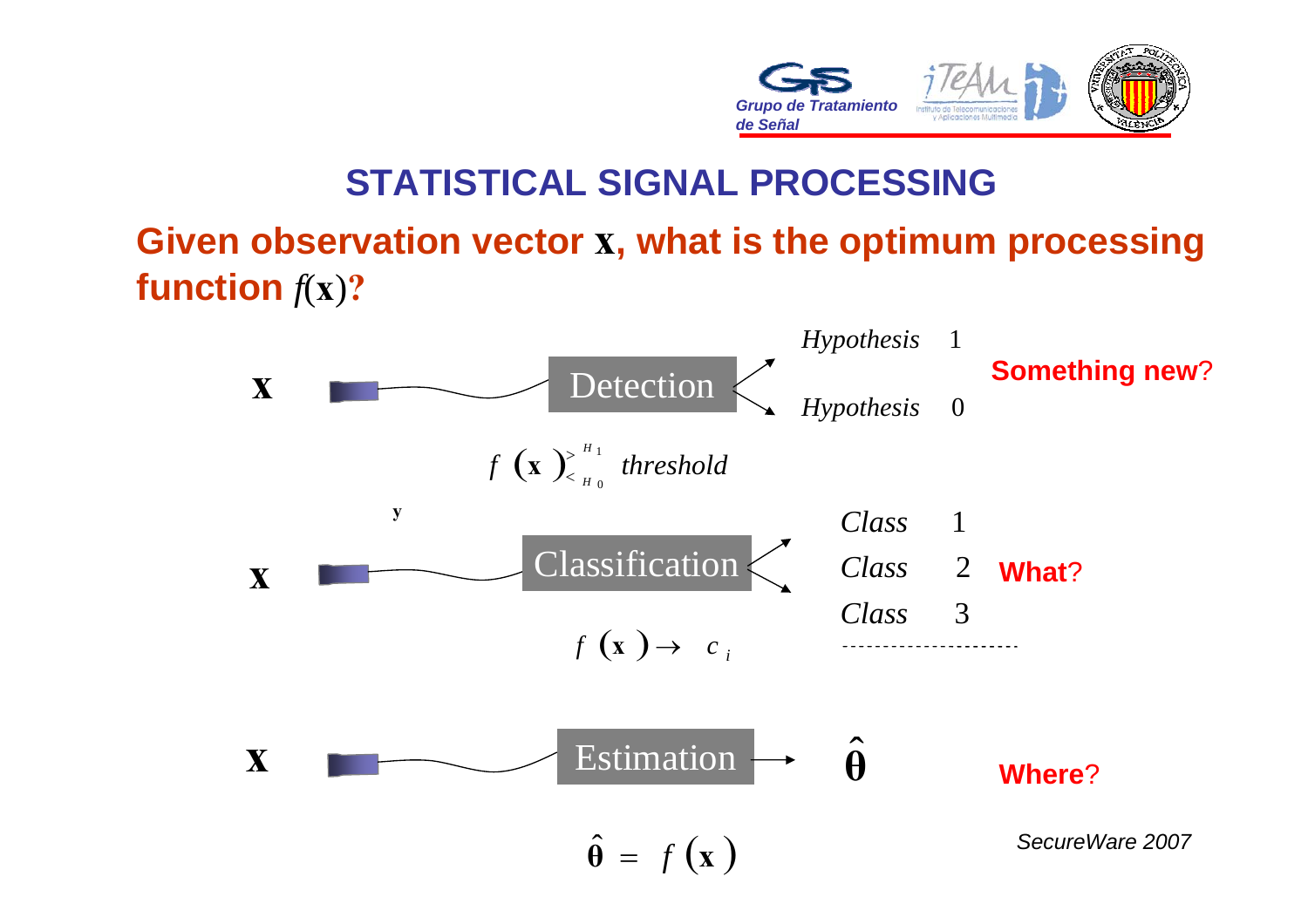

# **STATISTICAL SIGNAL PROCESSINGOptimum detector: general**

$$
f(\mathbf{x}) = \frac{P(\mathbf{x}/H_1)}{P(\mathbf{x}/H_0)} \stackrel{>^{H_1}}{<_{H_0}} threshold = \lambda
$$

 $P\big(\mathbf x\,H_i\big)$ Is the probability density function (PDF) of **y** conditioned to *Hi* is the true hypothesis

 $f(\mathbf{x})$ Is called the likelihood ratio

λIs selected to fit a probability of false alarm (*PFA*) then probability of detection (*PD*) is maximized

**Something new** over the background?, if yes, what is it? And where is it?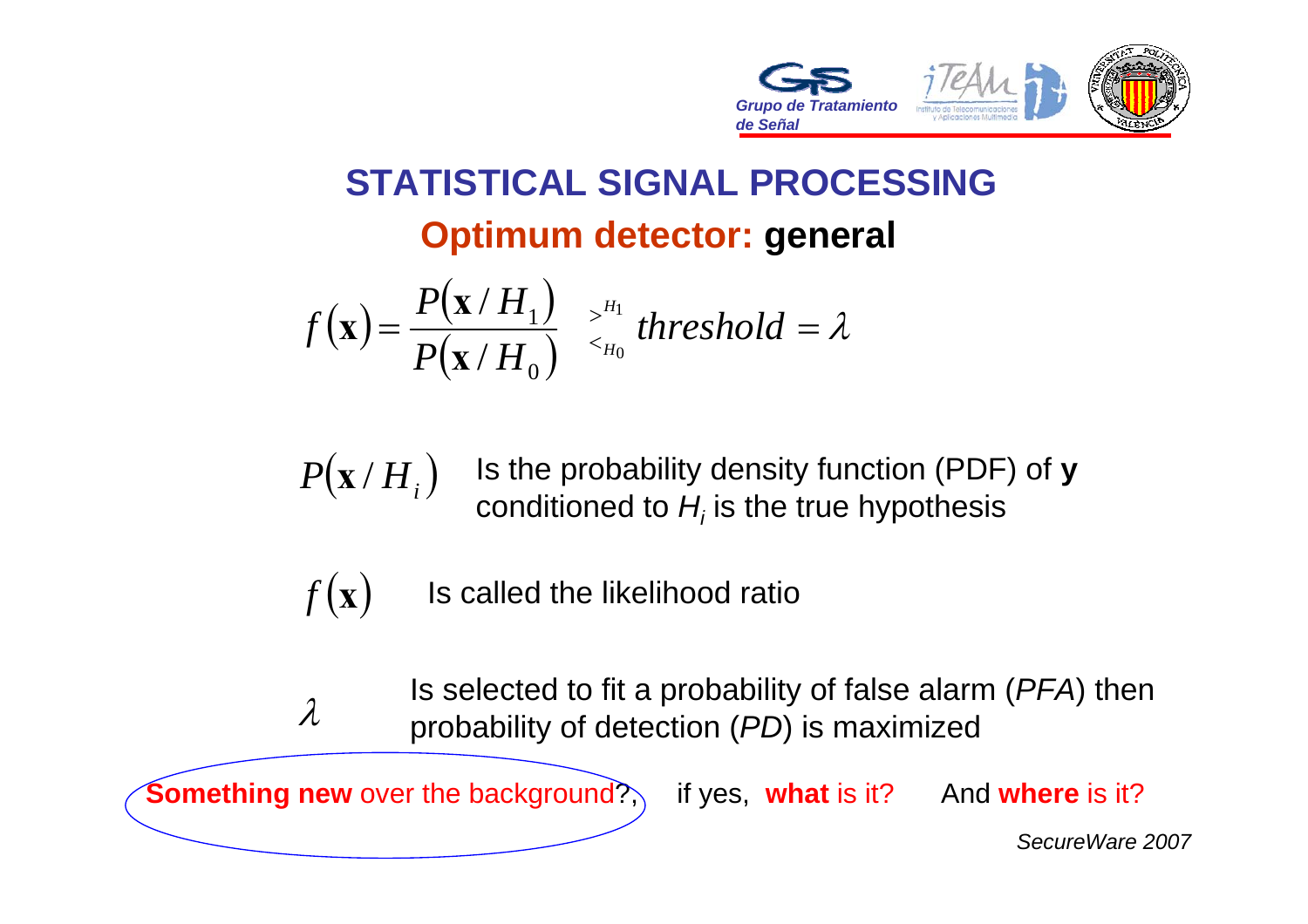

Matched filter

# **STATISTICAL SIGNAL PROCESSINGOptimum detector: known signal in white Gaussian noise background**



Problems:

¾Noise must be **white Gaussian**

**≻Adaptive estimation of noise level** σ is necessary

¾A priori **knowledge of <sup>s</sup>**is required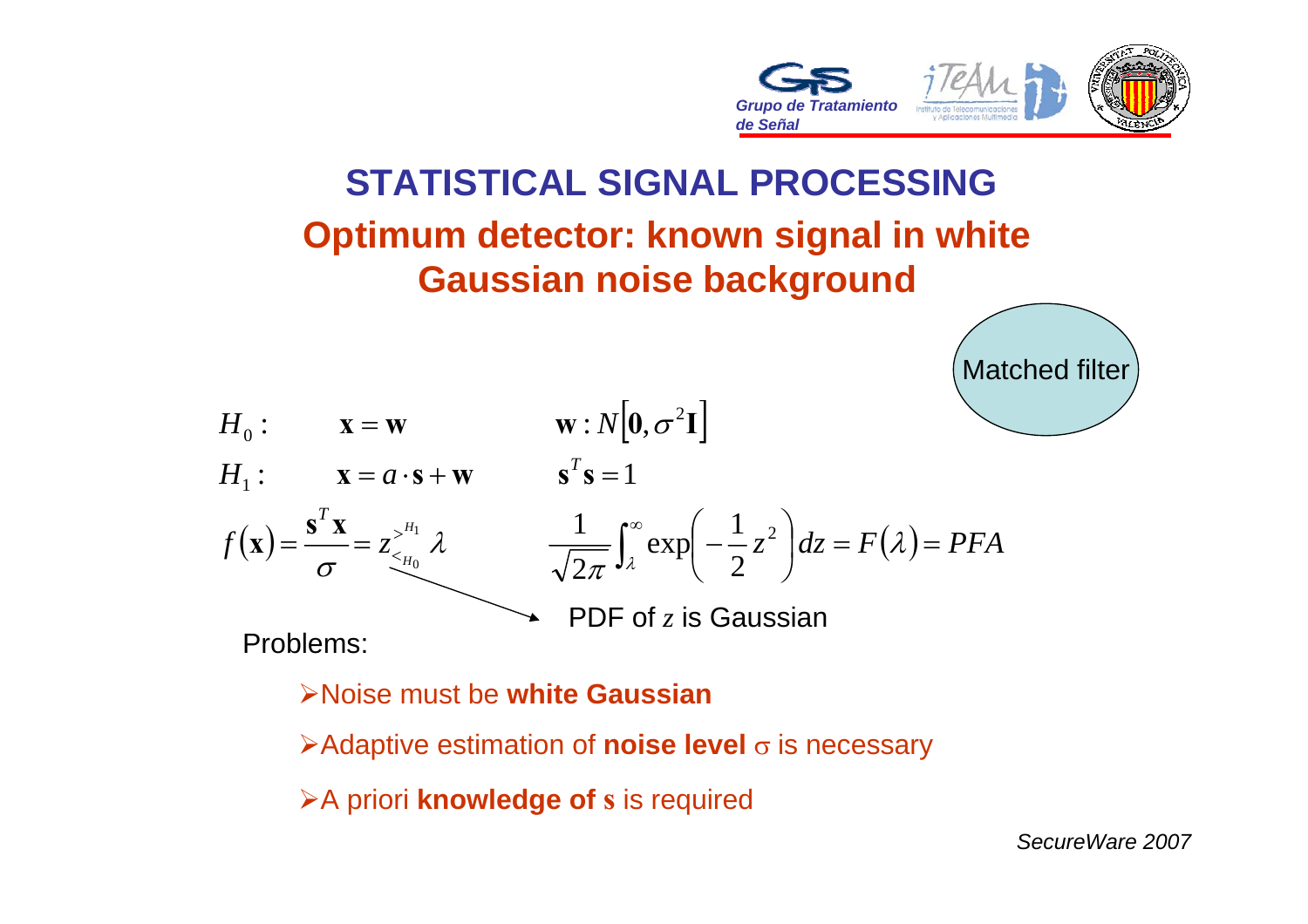

# **STATISTICAL SIGNAL PROCESSINGOptimum detector: known signal in coloured Gaussian noise background**



¾Noise must be **coloured Gaussian**

 $\blacktriangleright$ Adaptive estimation of  $\mathsf{noise}$  autocorrelation  $\mathsf{matrix}\ \mathbf{R}_\mathrm{w}$  is necessary ¾A priori **knowledge of <sup>s</sup>**is required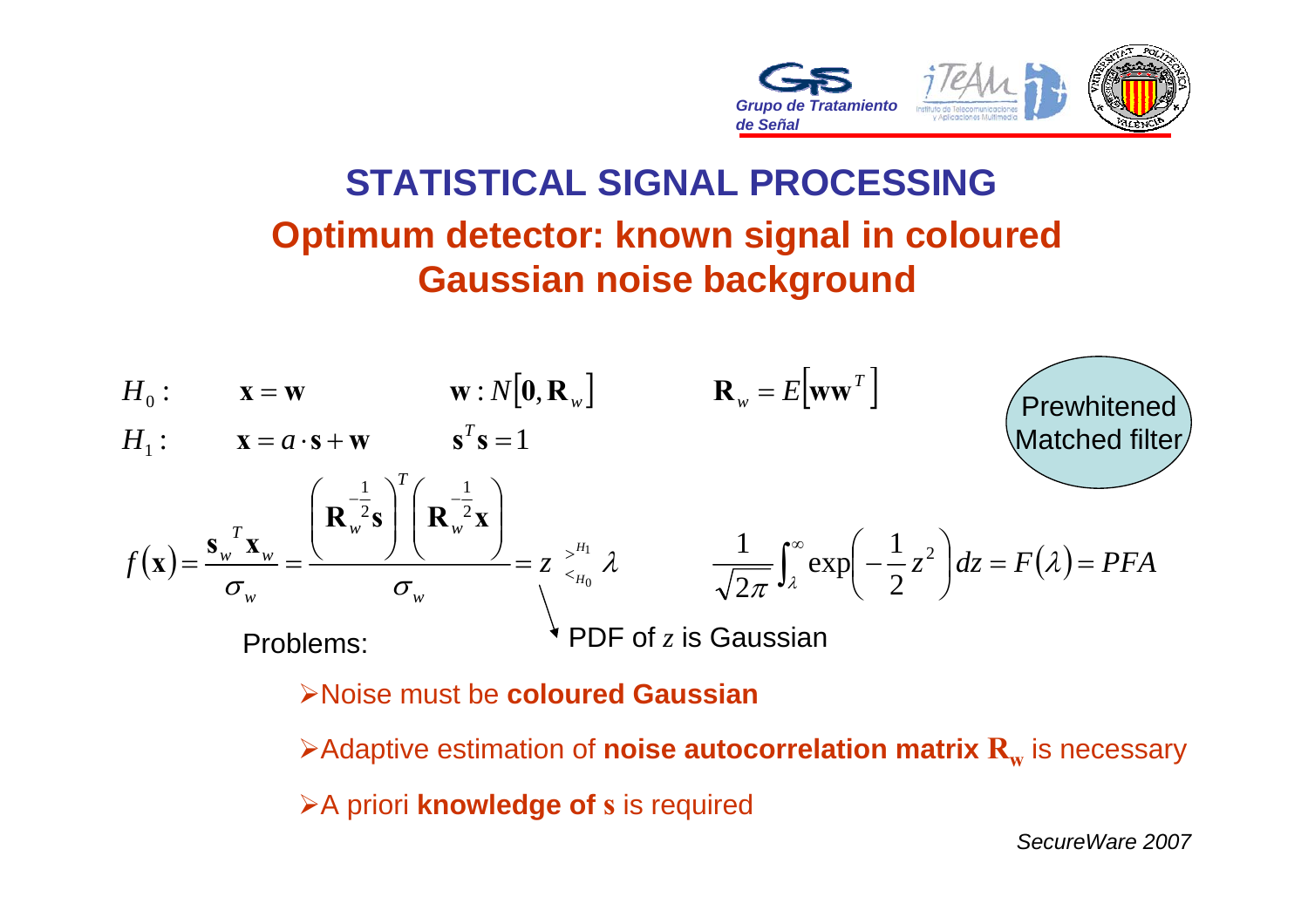

# **STATISTICAL SIGNAL PROCESSINGOptimum detector: unknown signal in white Gaussian noise background**



¾Noise must be **white Gaussian**

¾Adaptive estimation of **noise level** <sup>σ</sup> **is required**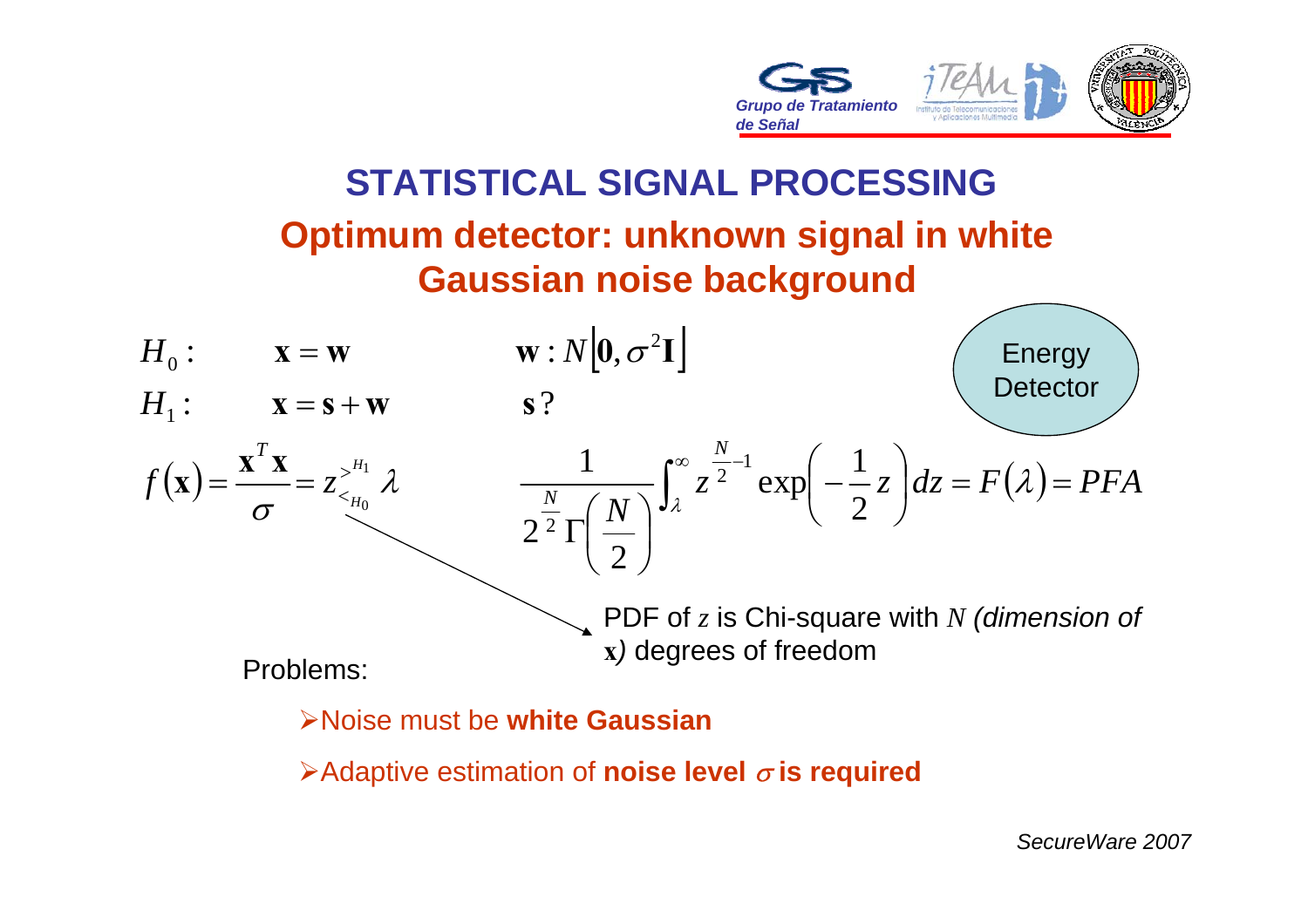

# **STATISTICAL SIGNAL PROCESSINGOptimum detector: unknown signal in coloured Gaussian noise background**



¾Noise must be **coloured Gaussian**

 $\blacktriangleright$ Adaptive estimation of  $\mathsf{noise}$  auto $\mathsf{correlation}$   $\mathsf{matrix}$   $\mathbf{R}_{\mathrm{w}}$  is necessary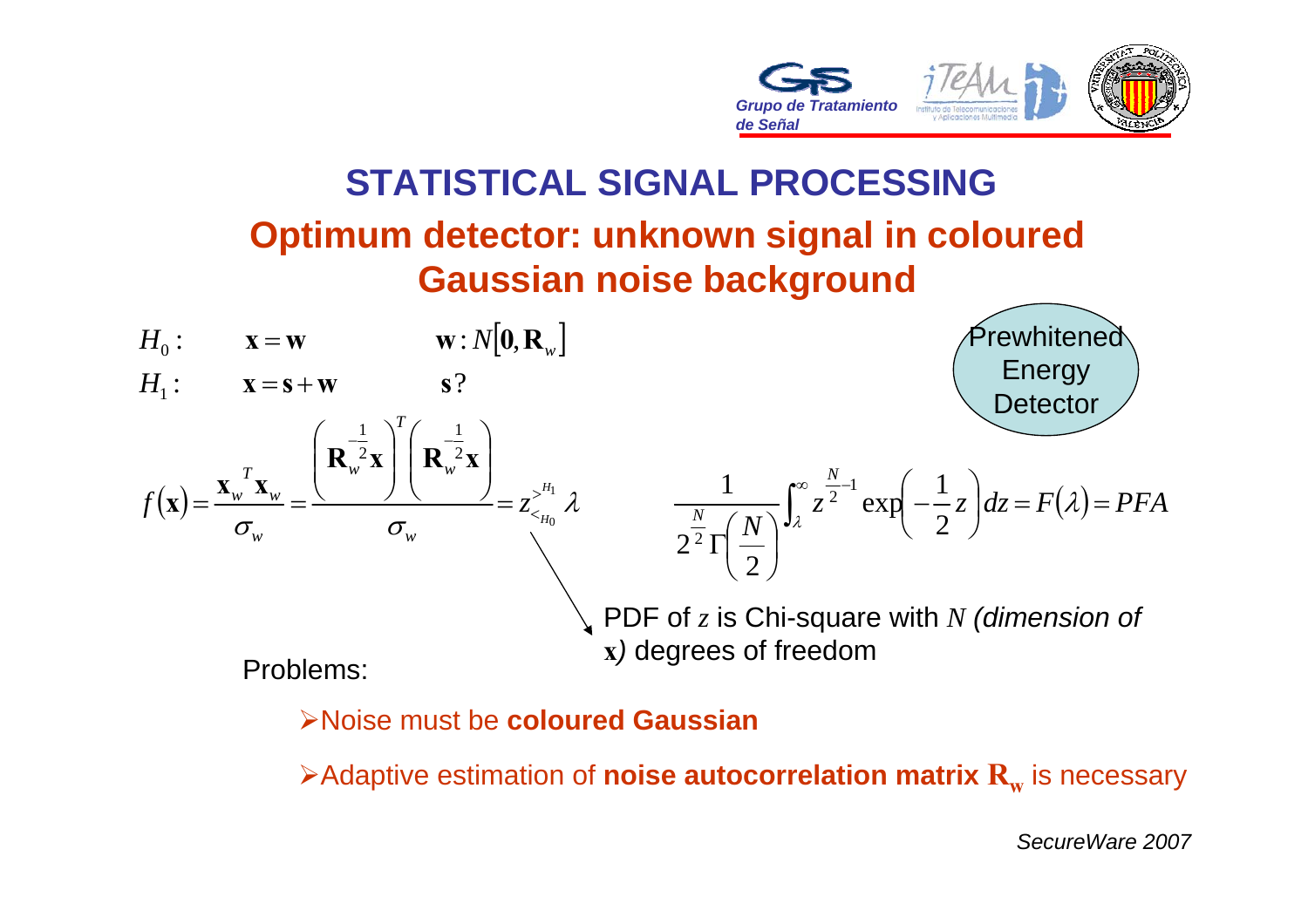

# **STATISTICAL SIGNAL PROCESSINGOptimum detector: unknown signal in coloured nonGaussian noise background**



¾Adaptive estimation of **rotation matrix Q** and nonlinear mapping *g*(.) is necessary

*SecureWare 2007* <sup>¾</sup>Adaptive estimation of (transformed ) **noise level** <sup>σ</sup>*wg* is necessary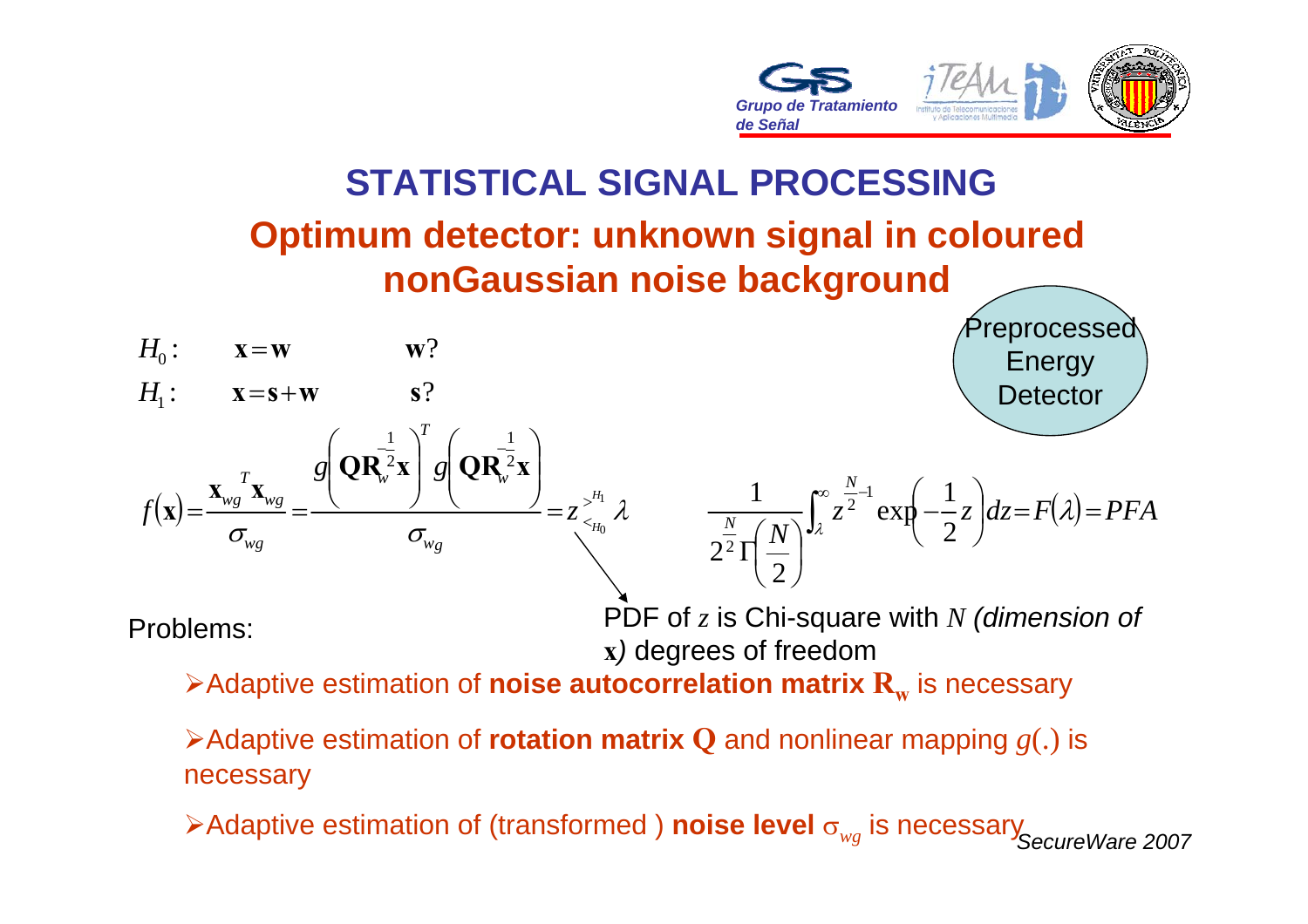

# **STATISTICAL SIGNAL PROCESSINGOptimum detector: learning the parameters off-line**

We have <sup>a</sup>**training set** of background noise observation vectors:

∑ ∑  $\frac{1}{\sqrt{I}}\sum$ =− <sup>−</sup> == $=\frac{1}{N \cdot L} \sum_{l=1}^{L} g \left(\mathbf{QR}_{w}^{-\frac{1}{2}} \mathbf{w}_{l}\right)^{l} g \left(\mathbf{QR}_{w}^{-\frac{1}{2}} \mathbf{w}_{l}\right)$ = =  $\mathbf{w}_l$   $l = 1$ ......L *lw l T*  $w_g = \frac{1}{N \cdot L} \sum_{l=1}^{N} g_l \left( \mathbf{Q} \mathbf{R}_{w}^2 \mathbf{W}_l \right) g_l$ *L lT*  $w = L \sum_{l=1}^{\infty} w_l w_l$ *L ll*  $\frac{1}{N \cdot L} \sum_{l=1}^L \mathbf{W}_l^T$ *g* 2 1 2  $\frac{1}{2}$  1  $\frac{1}{2}$   $\left( \frac{1}{2} \right)$  $\sim$  2 1  $\hat{\sigma}_{we}^2 = \frac{1}{\sigma_{w}}$  | g|  $\mathbf{QR}_w^2 \mathbf{w}_l$  | g|  $\mathbf{QR}_w^2 \mathbf{w}_l$ ˆˆ $\sim$  1  $\mathbf{R}_{w} = -\sum \mathbf{W}_{i} \mathbf{W}_{j}$  $\sigma^- =$  **w**, **w Q** 2 1 1 2  $\hat{\mathbf{a}} \left( \hat{\mathbf{\Omega}} \, \hat{\mathbf{p}}^{-\frac{1}{2}} \mathbf{w} \right)$   $\mathbf{w}^T \, \hat{\mathbf{p}}$  $\hat{\mathbf{Q}} = \frac{1}{N} \sum_{i=1}^{L} \hat{\mathbf{q}} \left( \hat{\mathbf{Q}} \hat{\mathbf{R}}^{-\frac{1}{2}} \mathbf{w}_{i} \right) \mathbf{w}_{i}^{T} \hat{\mathbf{R}}^{-1}$ = −  $\hat{\mathbf{Q}} = \frac{1}{L} \sum_{l=1}^{L} \hat{g} \left( \hat{\mathbf{Q}} \hat{\mathbf{R}}_{w}^{-\frac{1}{2}} \mathbf{w}_{l} \right) \mathbf{w}_{l}^{T} \hat{\mathbf{R}}_{w}^{-\frac{1}{2}}$   $\longrightarrow$  equations, can be solved by iterative methods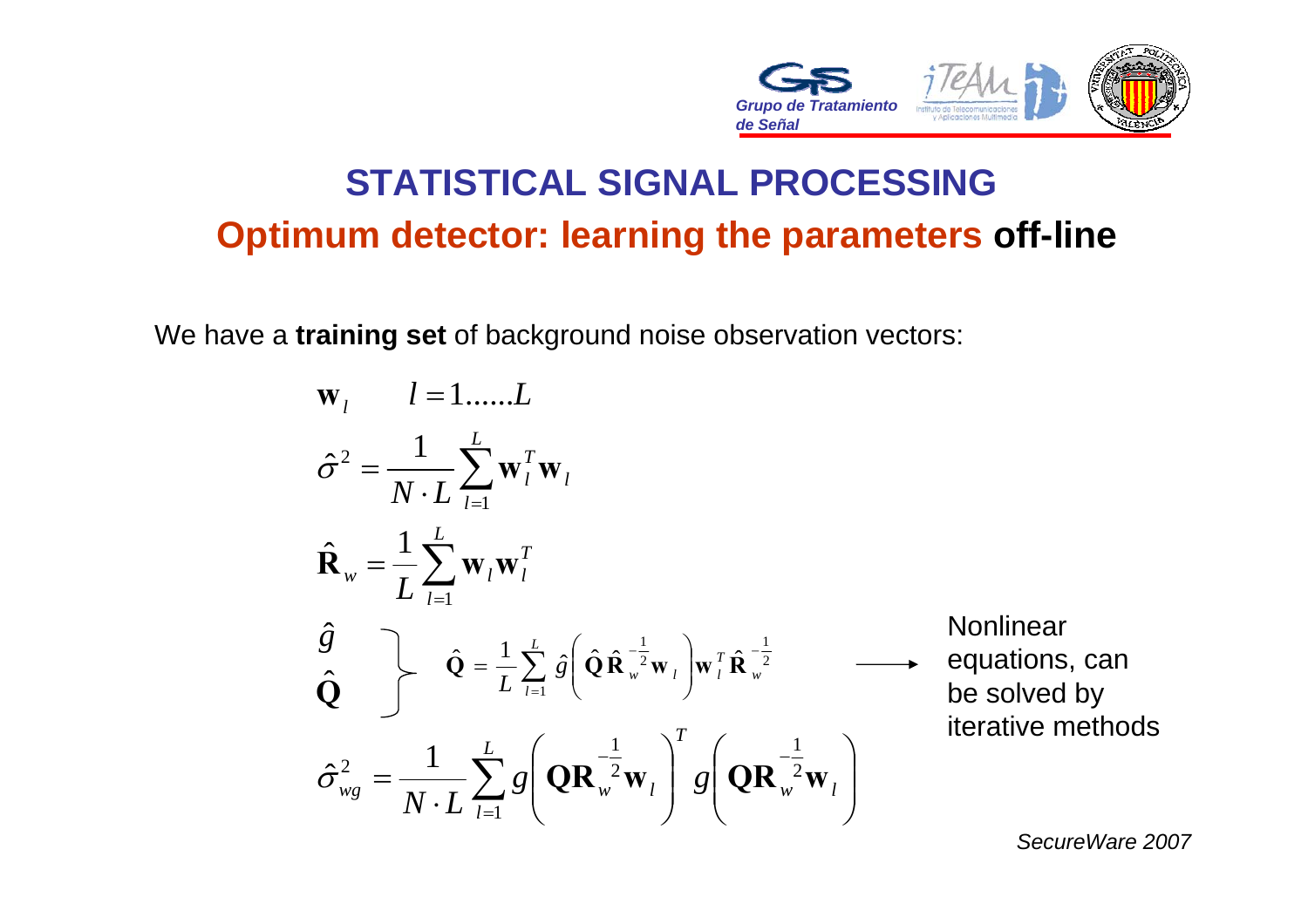

# **STATISTICAL SIGNAL PROCESSINGOptimum detector: learning the parameters on-line**

We update the parameters with every new observation vector where  $H^{\vphantom{\dagger}}_{0}$  has been selected

$$
\hat{\sigma}_{t+1}^{2} = \alpha \hat{\sigma}_{t}^{2} + (1 - \alpha) \mathbf{w}_{t}^{T} \mathbf{w}_{t}
$$
\n
$$
\hat{\mathbf{R}}_{w(t+1)} = \beta \hat{\mathbf{R}}_{w(t)} + (1 - \beta) \mathbf{w}_{n} \mathbf{w}_{n}^{T}
$$
\nNonlinear  
\n
$$
\hat{\mathbf{Q}} \quad \hat{\mathbf{Q}}_{t+1} = \frac{1}{M} \sum_{l=t-M}^{t} \hat{g}_{t+1} \left( \hat{\mathbf{Q}}_{t+1} \hat{\mathbf{R}}_{wt}^{-\frac{1}{2}} \mathbf{w}_{l} \right) \mathbf{w}_{t}^{T} \hat{\mathbf{R}}_{wt}^{-\frac{1}{2}}
$$
\n
$$
\hat{\mathbf{Q}} \quad \text{by} \quad \text{iterative methods}
$$
\n
$$
\hat{\sigma}_{wg(t+1)}^{2} = \varepsilon \hat{\sigma}_{wg(t)}^{2} + (1 - \varepsilon) g \left( \hat{\mathbf{Q}}_{t} \hat{\mathbf{R}}_{wt}^{-\frac{1}{2}} \mathbf{w}_{t} \right)^{T} g \left( \hat{\mathbf{Q}}_{t} \hat{\mathbf{R}}_{wt}^{-\frac{1}{2}} \mathbf{w}_{t} \right)
$$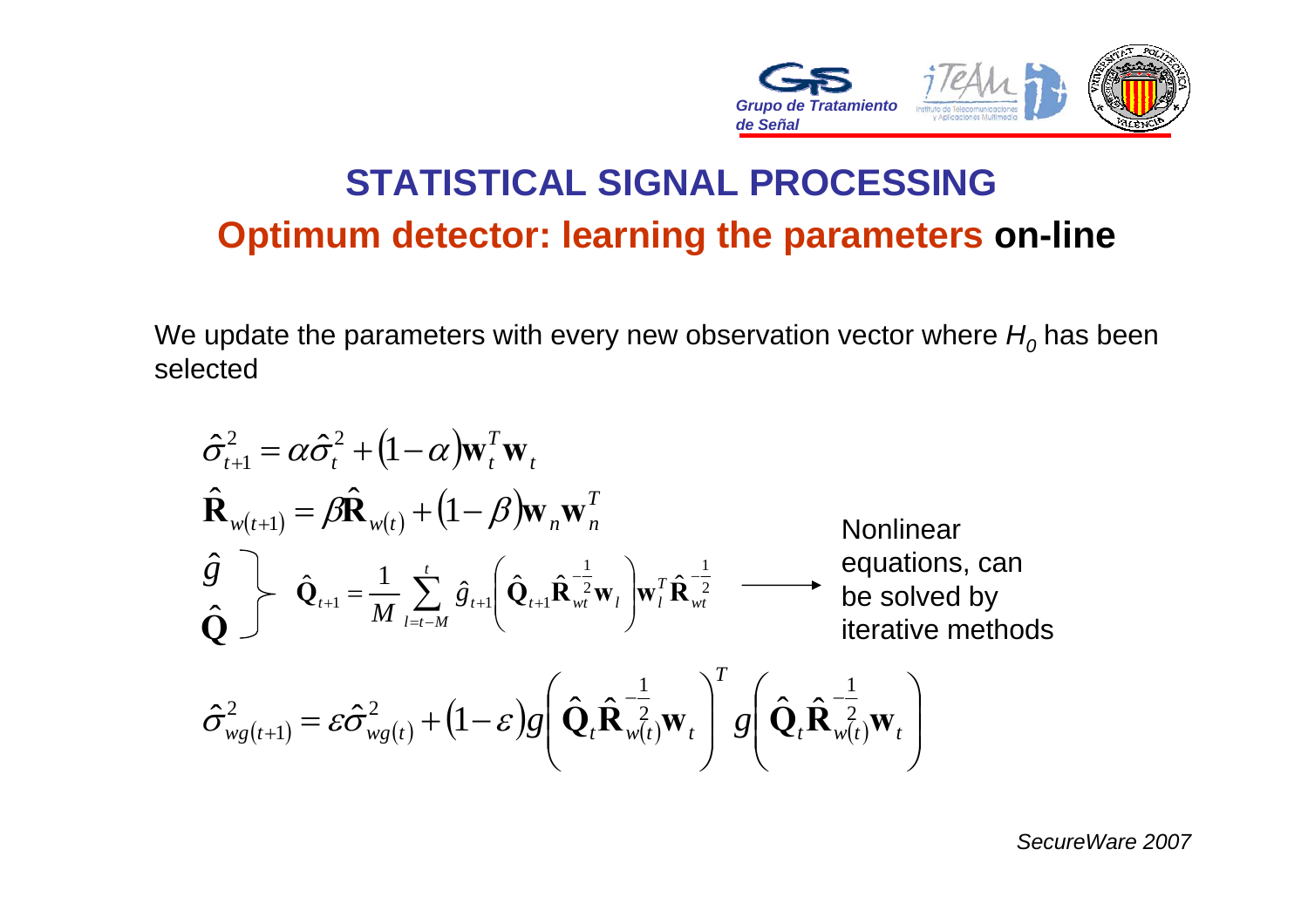

## **STATISTICAL SIGNAL PROCESSINGOptimum detector: dealing with unknown duration of the event**

We can try different values of dimension *N* to improve detectability:



A pyramid of energy detectors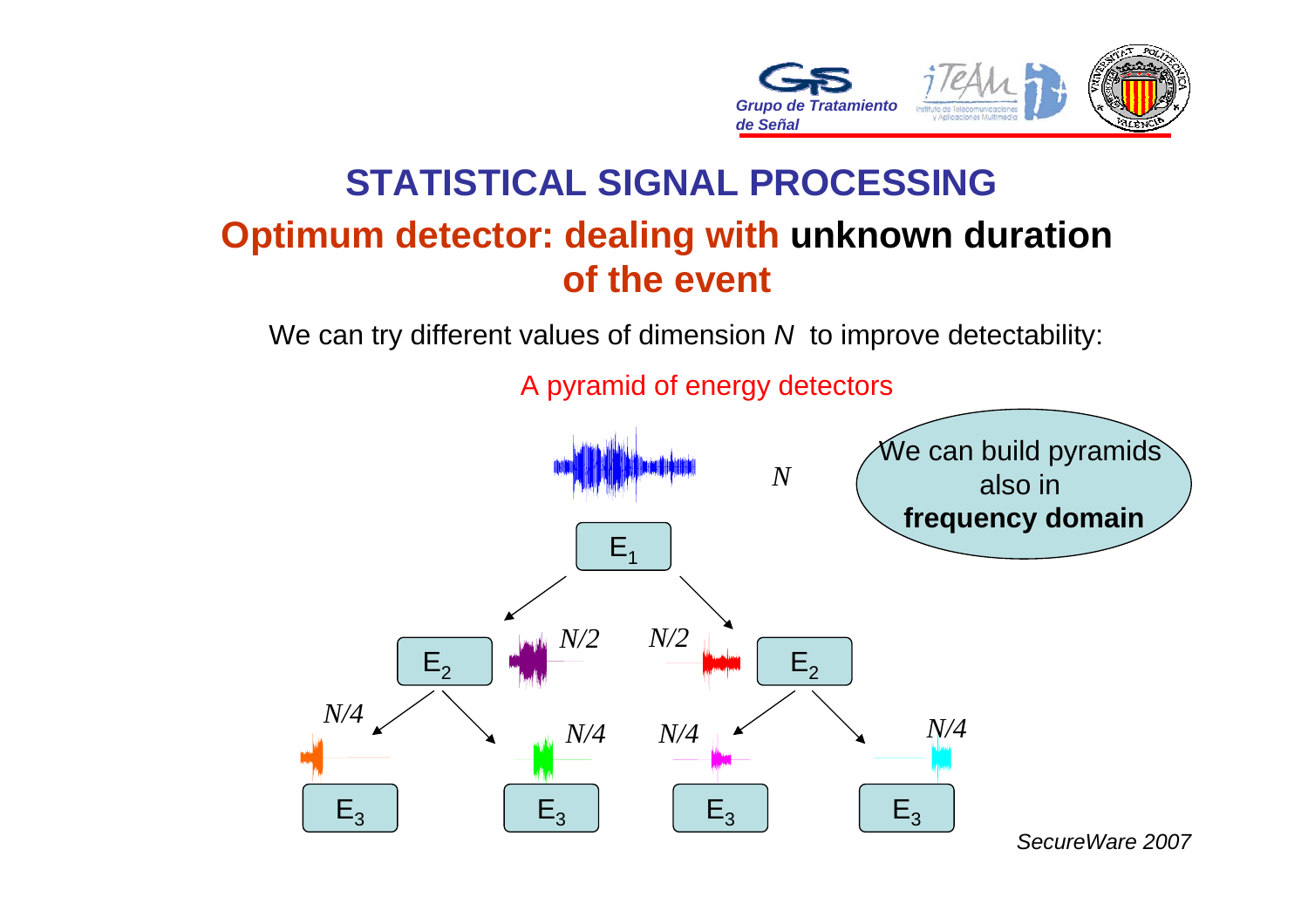

## **STATISTICAL SIGNAL PROCESSINGOptimum detector: dealing with fusion of decisions from different microphones**

We can try different values of dimension *N* to improve detectability:

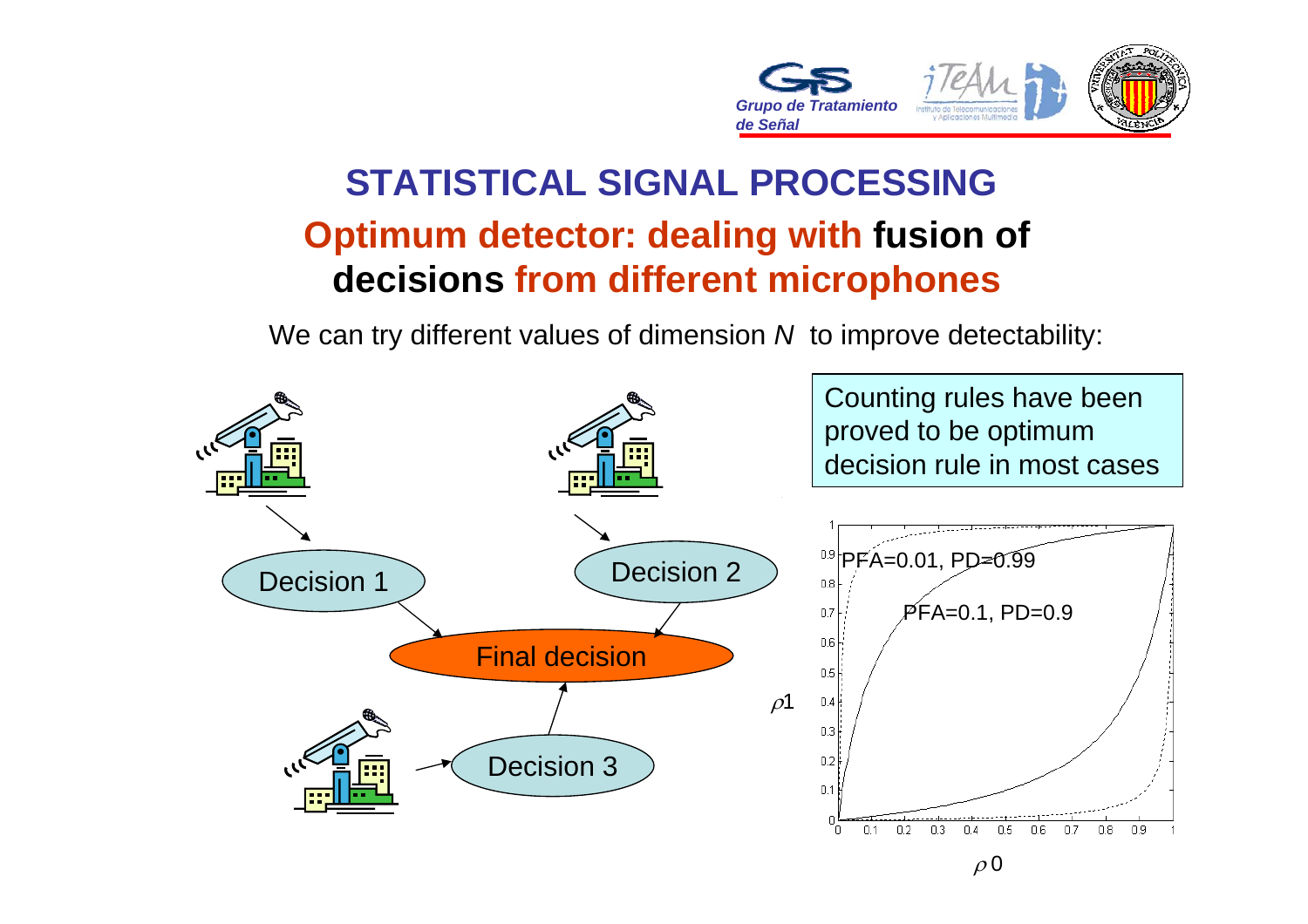

## **STATISTICAL SIGNAL PROCESSING**

#### **Optimum detector: summary**

<sup>9</sup>**Energy detector** overcomes the unknowledge about signal waveform

<sup>9</sup>**Prewhitening-rotation-nonlinear mapping** are required in the most general case before computing the energy

<sup>9</sup>**Fitting the threshold** for a required PFA is an easy problem

<sup>9</sup>**Learning the background** (i.e., training the detector) is <sup>a</sup> complex problem which should be very specific for every scenario/applicatio

- <sup>9</sup>**Frequency domain** can be very useful in some cases
- 9**Decision fusion** is not complicated in general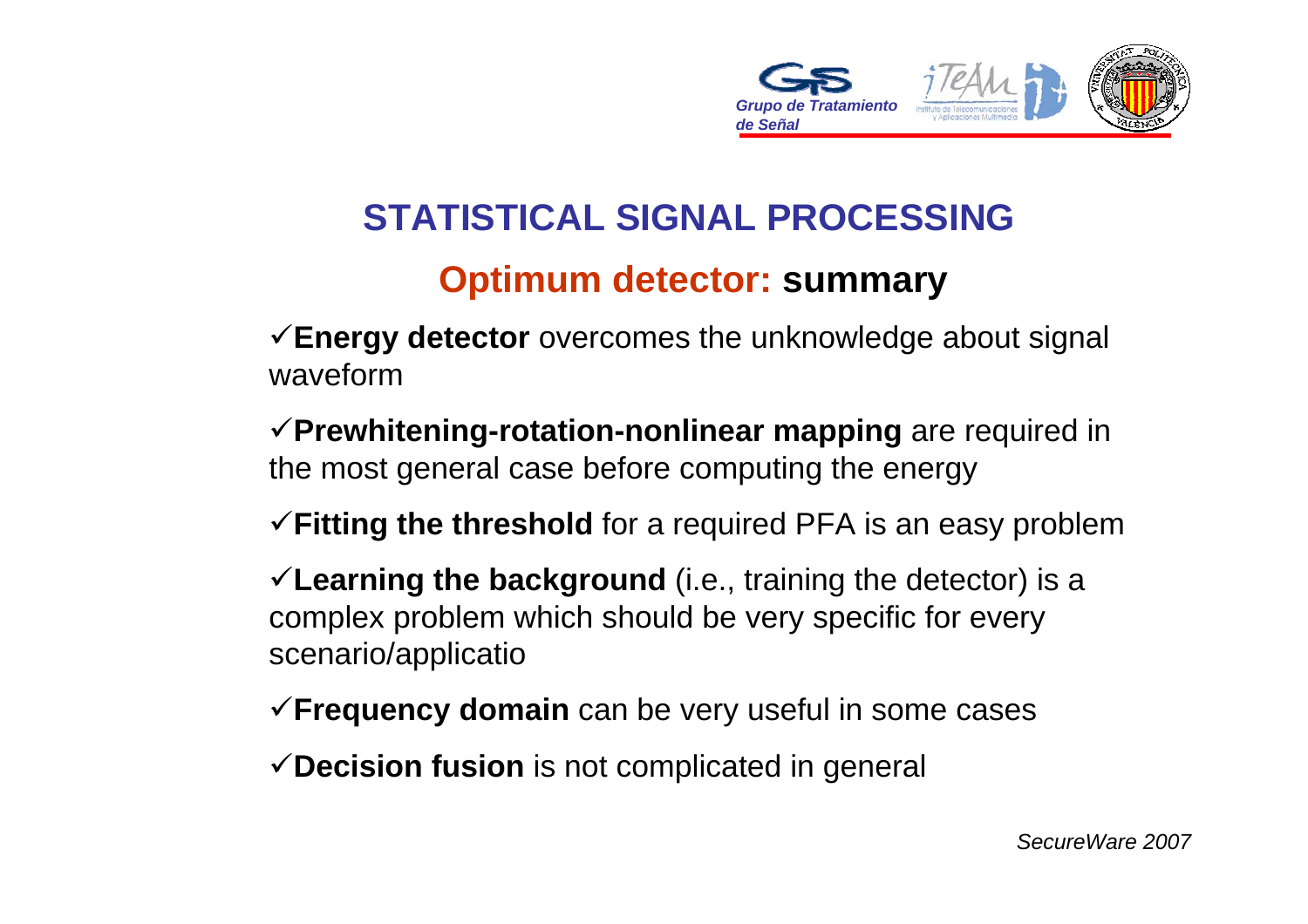

# **STATISTICAL SIGNAL PROCESSING Optimum classifier: why classify?**

 $\checkmark$  Once a detection is made, determining the kind of sound may be useful to:

¾Determine the degree of threat of the event

¾Help in establishing the best strategy against the threat

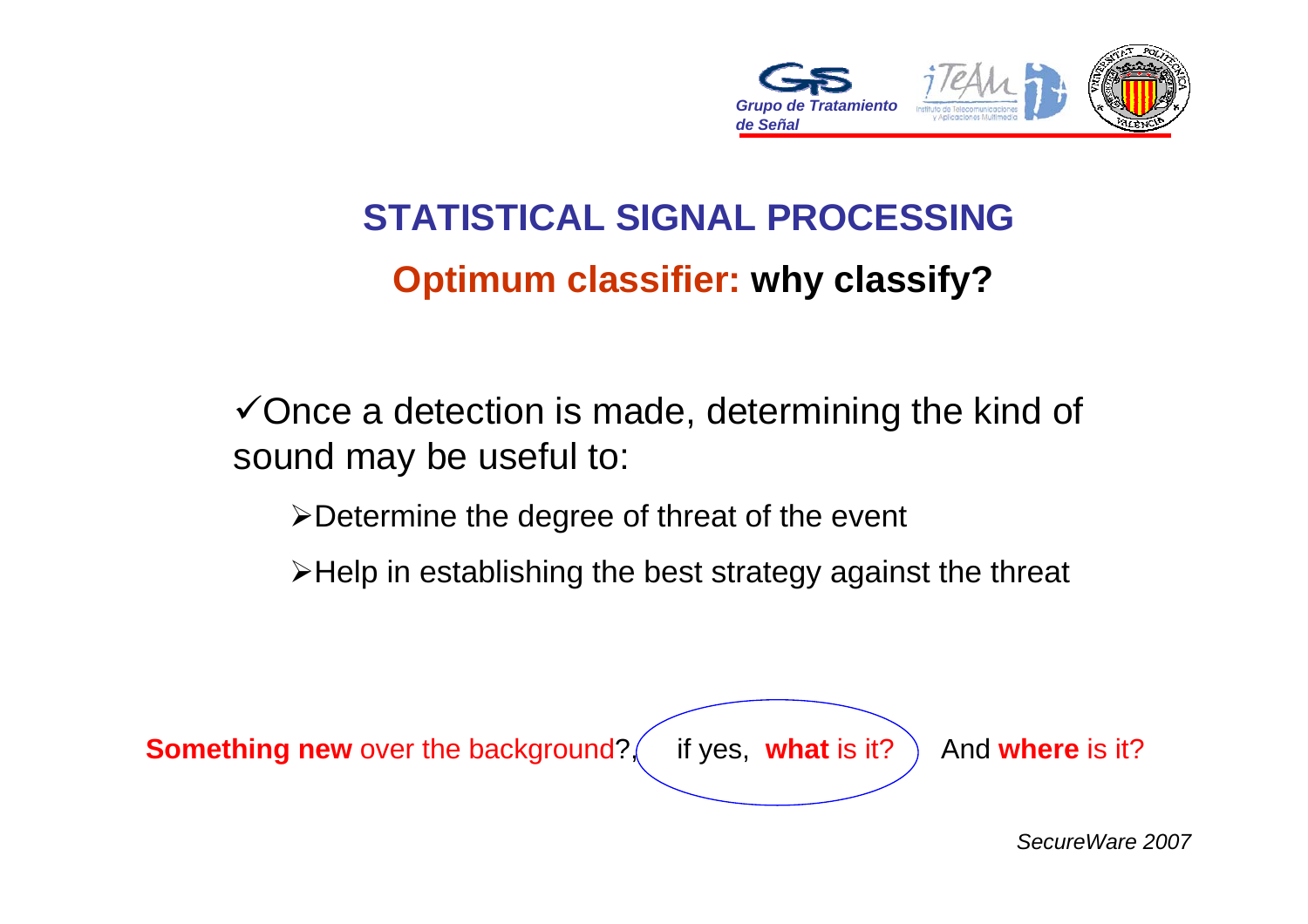

### **STATISTICAL SIGNAL PROCESSING**

#### **Optimum classifier: basic scheme**

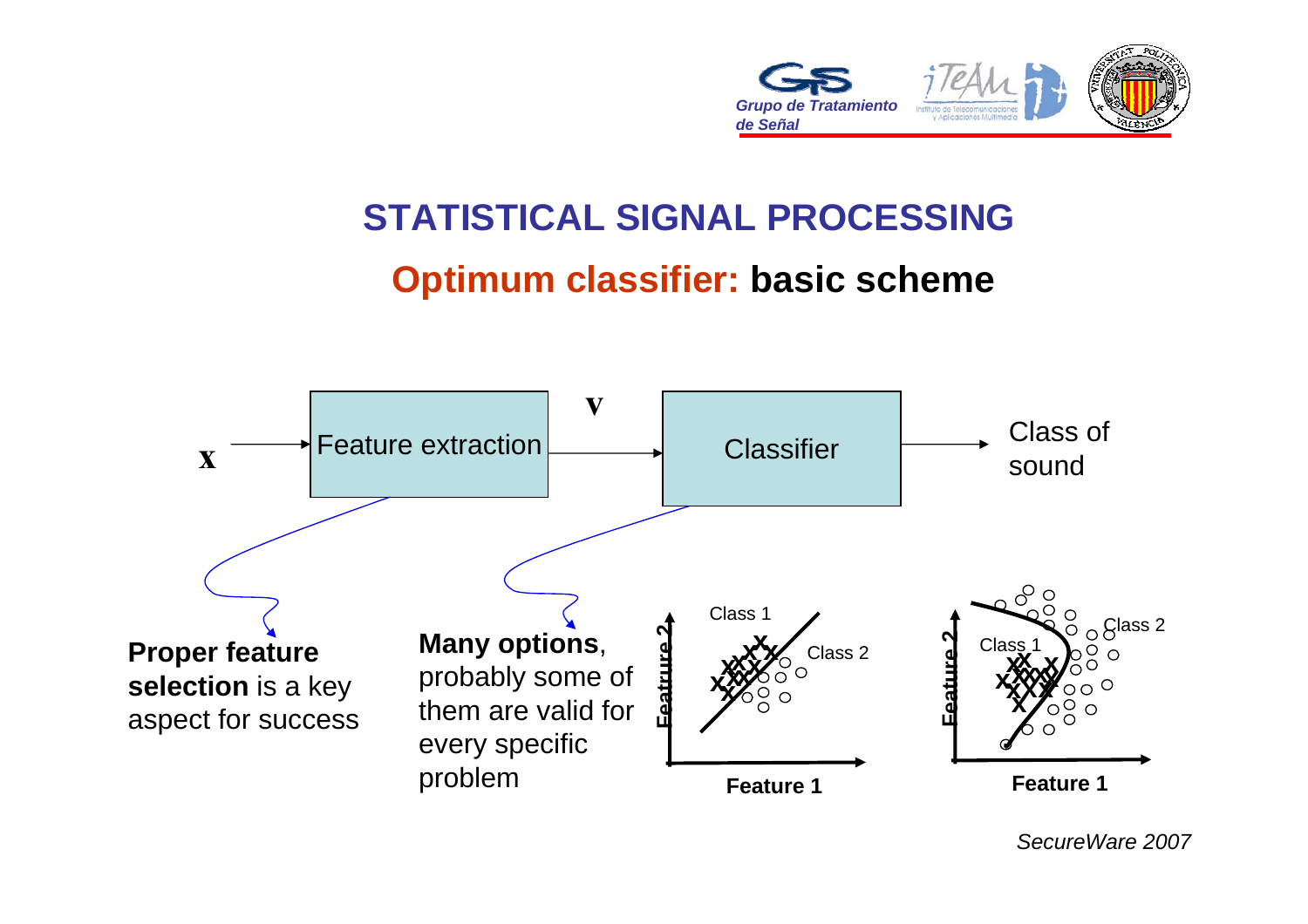

# **STATISTICAL SIGNAL PROCESSINGOptimum classifier: general**

9The classifier should select the **most probable class** given the observed feature vector, then the key problem is to determine

$$
p(C_k / v)
$$
 Then we select  $C_k$  having  $\max_{C_{k'}(v)} C_k$ 

 $p(C_k / \mathbf{v}) = \frac{(p(\mathbf{v}/C_k)) \cdot P(C_k)}{n}$ Using Bayes

We have a problem of multivariate PDF estimation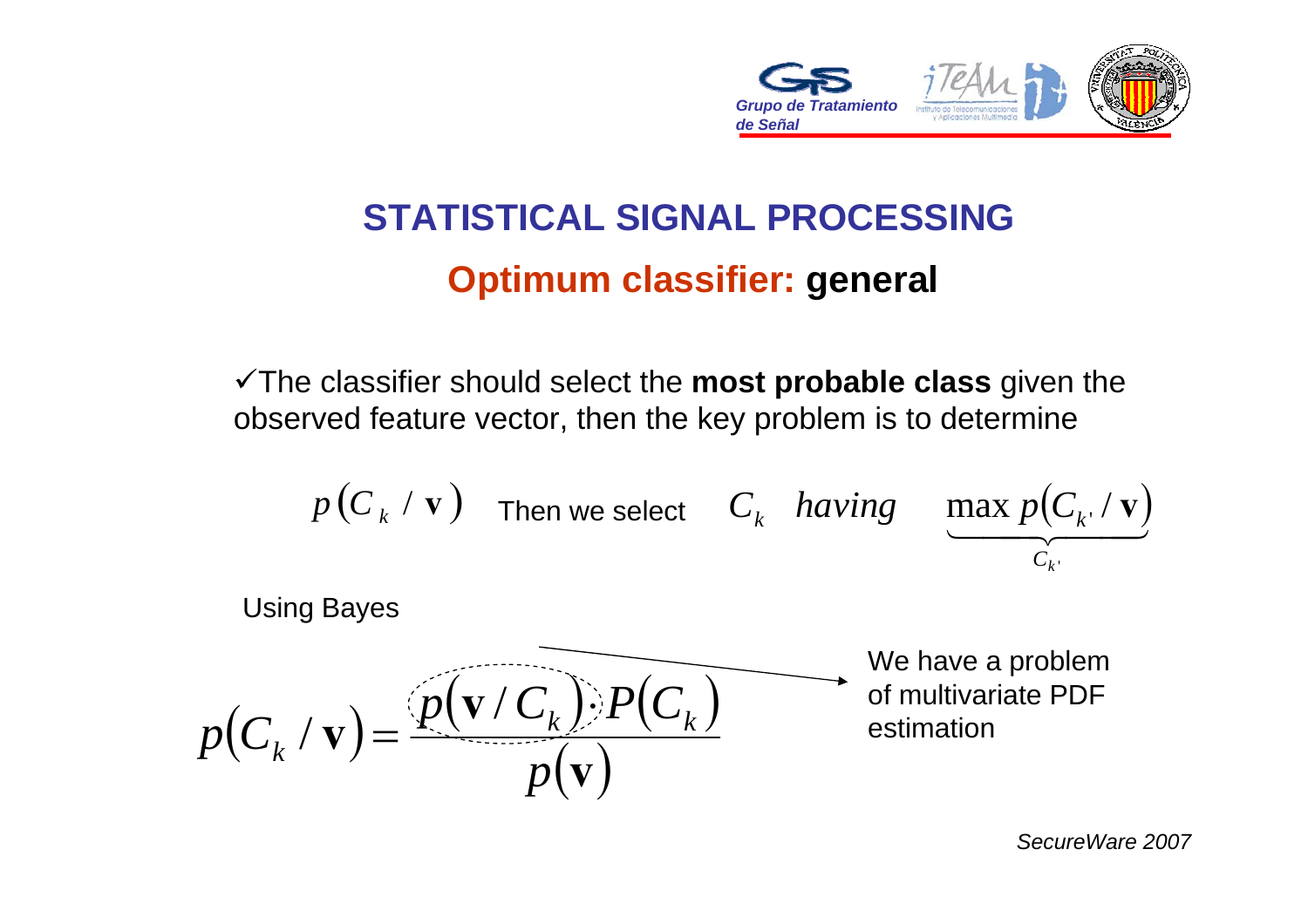

# **STATISTICAL SIGNAL PROCESSINGOptimum classifier: a general model**

Let us assume that the feacture vectors of class  $C_k$  can be expresses as

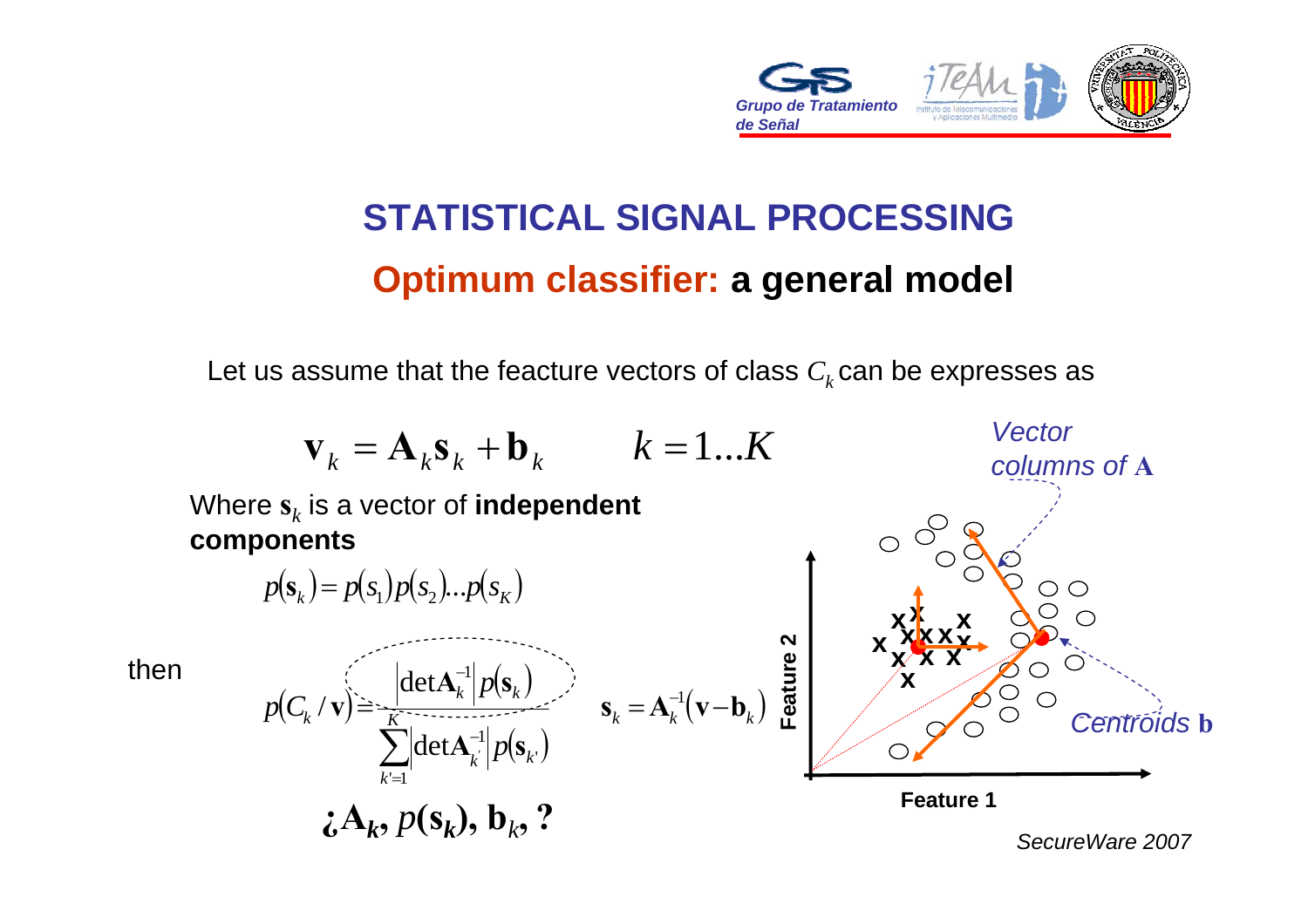

# **STATISTICAL SIGNAL PROCESSING Optimum classifier: Gaussian case**

White case

\n
$$
\mathbf{v}_k = \mathbf{s}_k + \mathbf{b}_k \qquad k = 1...K
$$
\n
$$
p(C_k / \mathbf{v}) \propto \|\mathbf{v} - \mathbf{b}_k\|^2 = (\mathbf{v} - \mathbf{b}_k)^T (\mathbf{v} - \mathbf{b}_k)
$$

Coloured case

\n
$$
\mathbf{v}_{k} = \mathbf{R}_{k}^{\frac{1}{2}} \mathbf{s}_{k} + \mathbf{b}_{k} \qquad k = 1...K
$$
\n
$$
p(C_{k} / \mathbf{v}) \propto \left\| \mathbf{R}_{k}^{-\frac{1}{2}} (\mathbf{v} - \mathbf{b}_{k}) \right\|^{2} = (\mathbf{v} - \mathbf{b}_{k})^{T} \mathbf{R}_{k}^{-1} (\mathbf{v} - \mathbf{b}_{k})
$$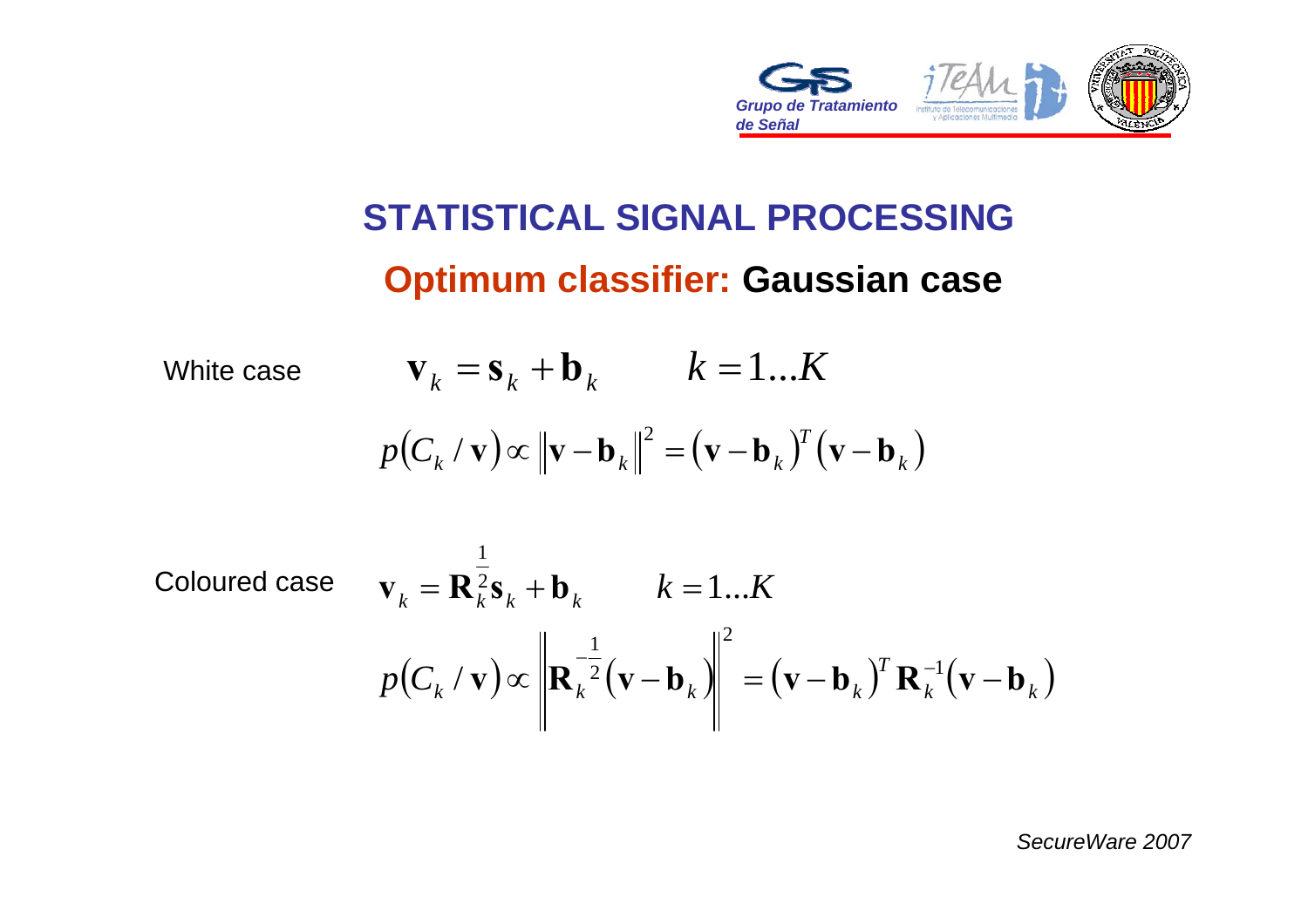

# **STATISTICAL SIGNAL PROCESSINGOptimum classifier: Training (supervised)**

$$
\mathbf{v}_{k}^{(l)} \qquad l = 1...L_{k}, \qquad k = 1...K
$$
\n
$$
\hat{\mathbf{b}}_{k} = \frac{1}{L_{k}} \sum_{l=1}^{L_{k}} \mathbf{v}_{k}^{(l)}
$$
\n
$$
\hat{\mathbf{R}}_{k} = \frac{1}{L_{k}} \sum_{l=1}^{L_{k}} \left( \mathbf{v}_{k}^{(l)} - \hat{\mathbf{b}}_{k} \right) \left( \mathbf{v}_{k}^{(l)} - \hat{\mathbf{b}}_{k} \right)^{T}
$$
\n
$$
\mathbf{A}_{k}
$$
\n
$$
p(\mathbf{s}_{k})
$$
\nIn the general nonGaussian case we can use  
\nIndependent Component Analysis iterative algorithms

to estimate the mixing matrix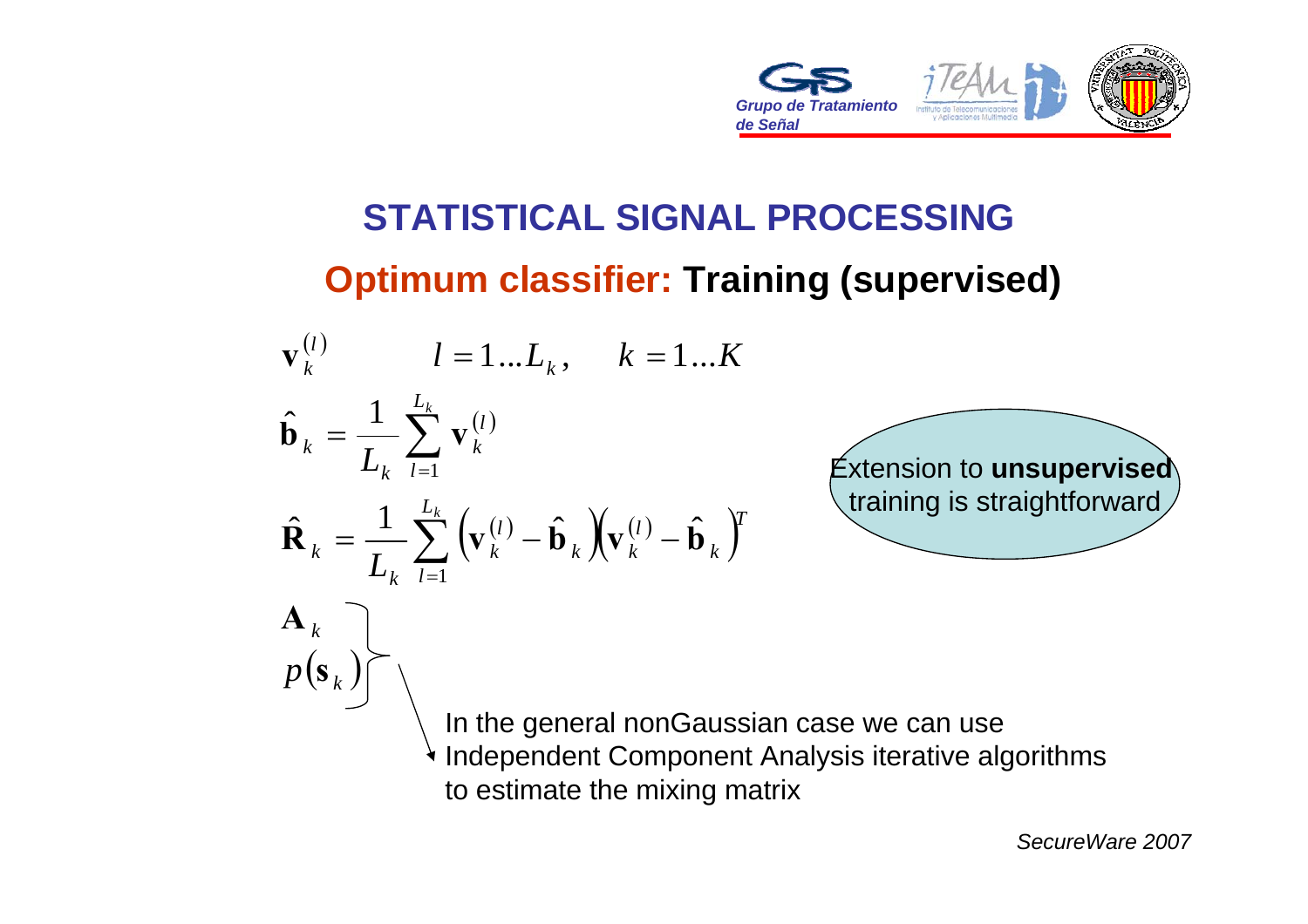

## **STATISTICAL SIGNAL PROCESSING**

### **Optimum classifier: what about features ?**

 $\checkmark$ There is some trend to use features which are usual in speech analysis: cepstral parameters. There could be not appropriate for general kind of sounds.

<sup>9</sup>Why not trying **energy features** coming from the pyramid analysis?



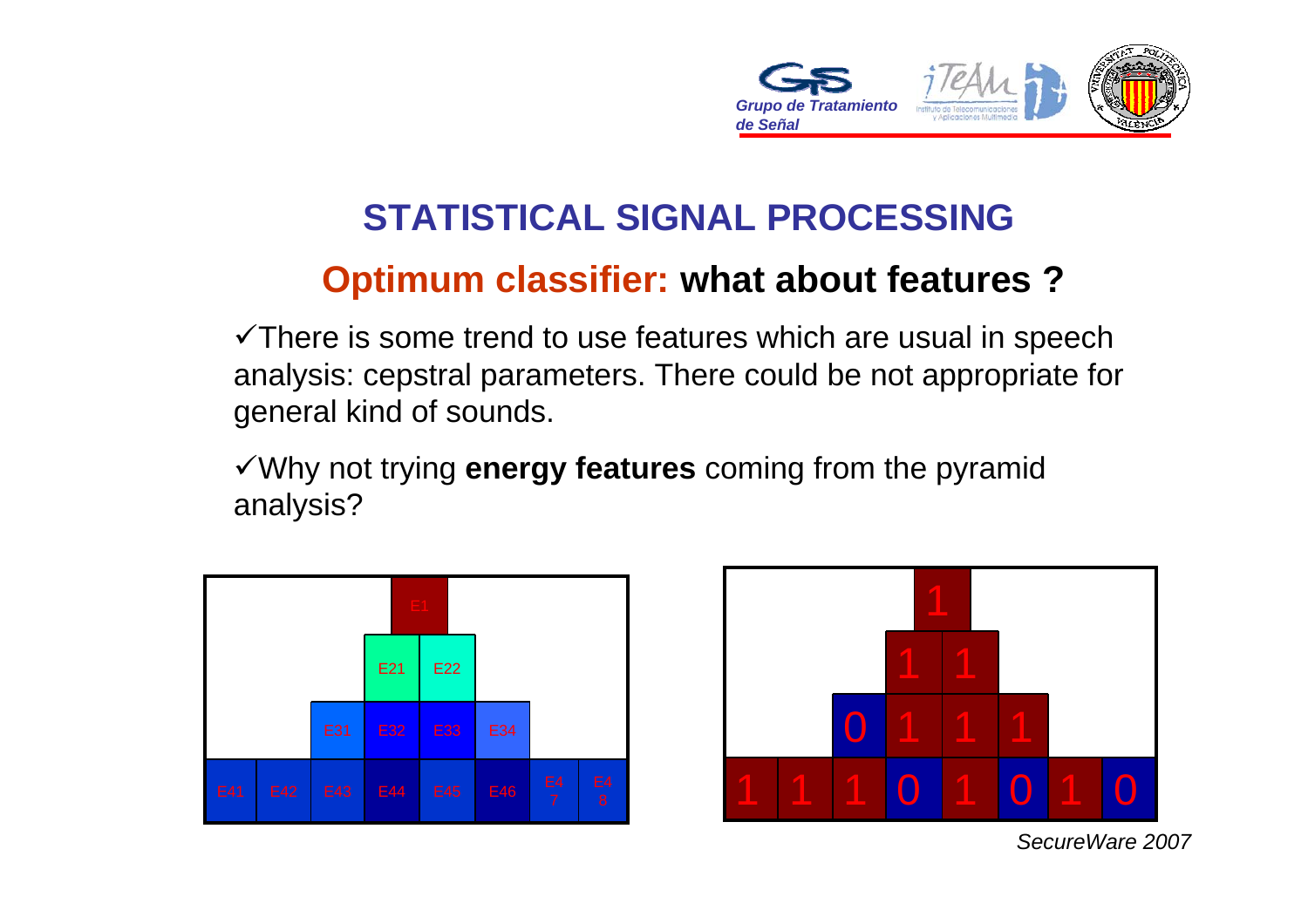

# **STATISTICAL SIGNAL PROCESSING**

#### **Optimum location: basics**

9We need an **array of microphones** instead of only one microphone

<sup>9</sup>By **triangularization** we can locate the source of sound

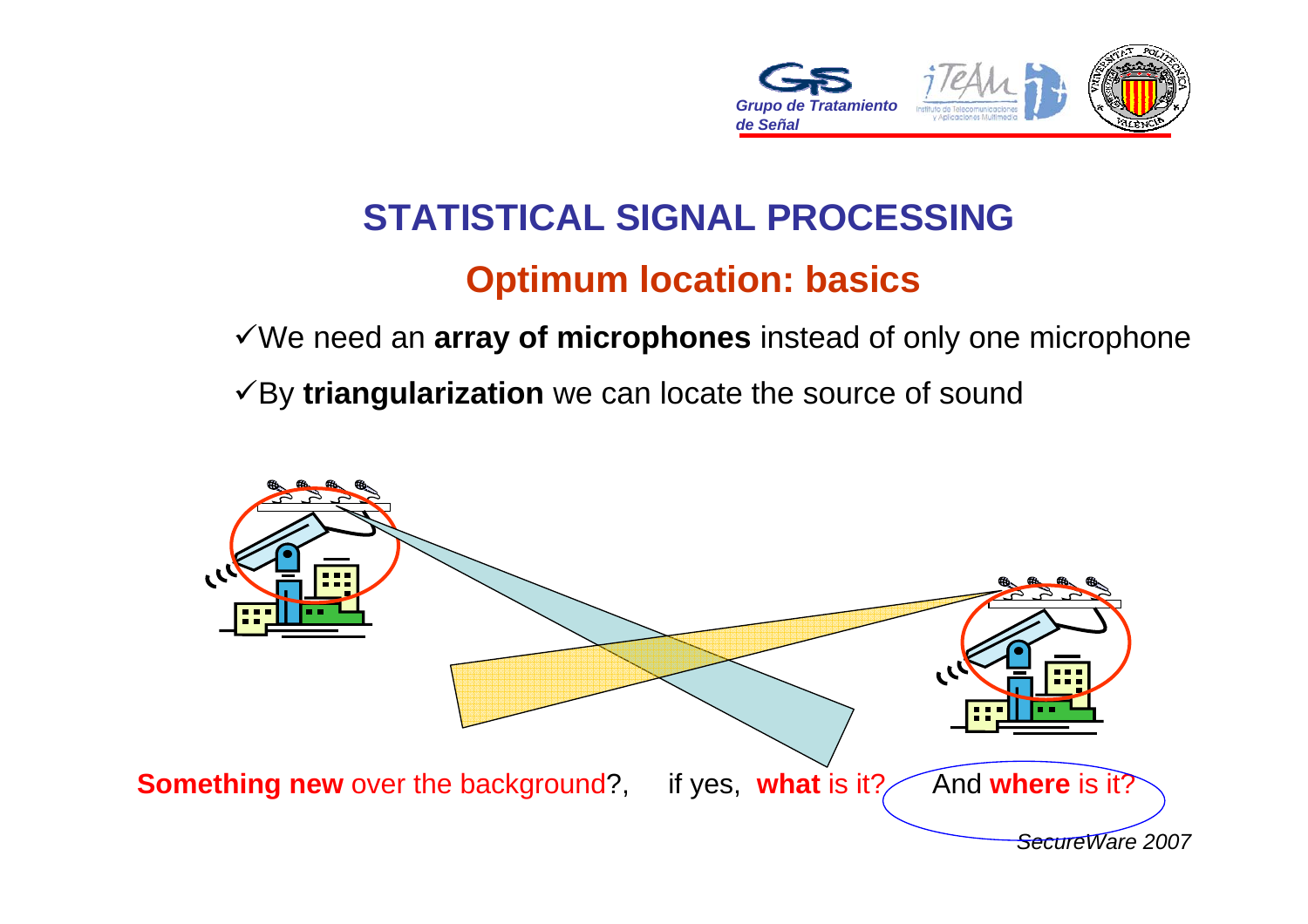

# **STATISTICAL SIGNAL PROCESSINGOptimum location: DOA estimation I**

 $\checkmark$  Every array must estimate the direction of arrival of the sound source

 $\checkmark$ This is a classical estimation problem

 $\checkmark$  The optimum estimator should maximize the probability of the observation vector conditioned to the angle of arrival

$$
P(\mathbf{x}/\gamma)
$$

9Solutions are well-known in the **Gaussian noise case**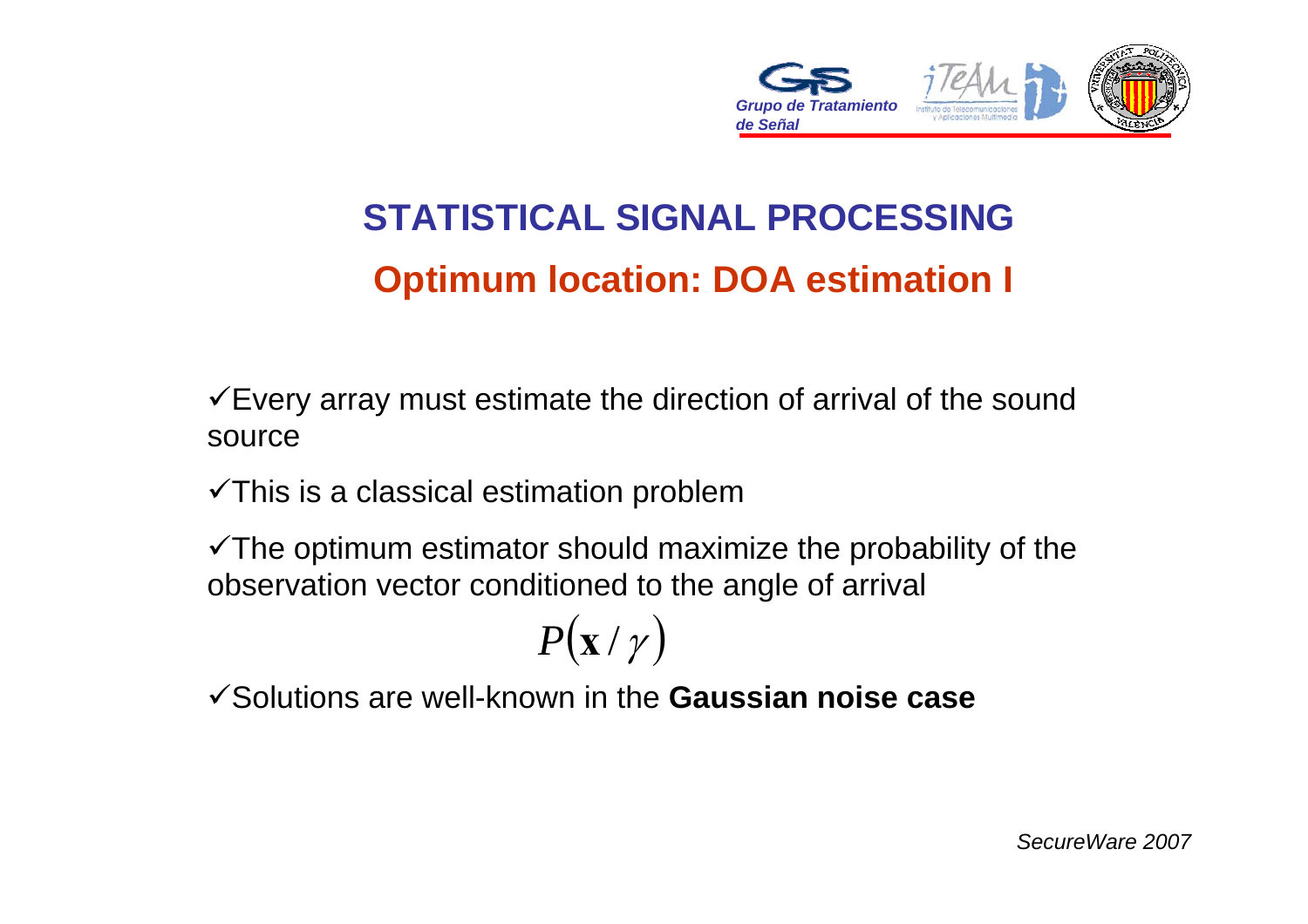

# **STATISTICAL SIGNAL PROCESSINGOptimum location: DOA estimation I**

$$
\mathbf{x}_{i} = [x_{i1}...x_{iM}]^{T} \qquad i = 1...L
$$

Snapshots formed by the values received at the same time in every sensor

$$
\hat{\gamma} = \max_{\gamma} [\mathbf{a}(\gamma)^T \hat{\mathbf{R}} \mathbf{a}(\gamma)] \longrightarrow \text{Special energy}
$$

$$
\mathbf{a} = \left[1 e^{-j2\pi \frac{d}{c} \text{fsen}\,\gamma} \dots e^{-j2\pi \frac{dM}{c} \text{fsen}\,\gamma}\right]
$$

∑

 $\frac{1}{L}\sum_{l=1}^{L} \mathbf{X}_l \mathbf{X}_l^T$ 

*L*

=

 $\sim$  1

=

*l*

 $R = \frac{1}{2}$  **x** x

Narrowband case. The sanpshots are assumed to be composed by a spatial sinusoid in spatial white Gaussian noise